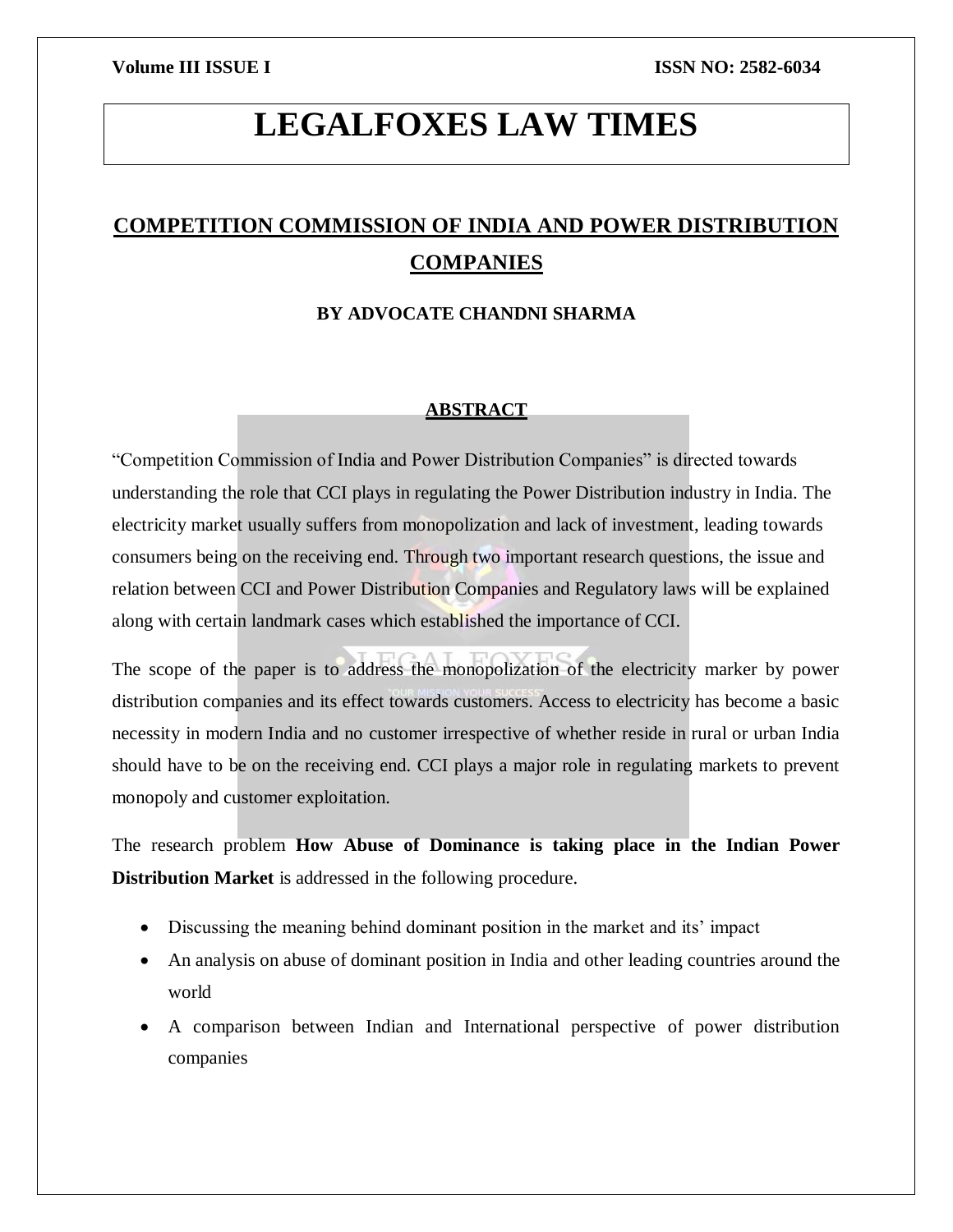- Understand and analyze the role of CCI and regulatory laws in place for power distribution companies
- Mention how abuse of dominant position affects consumers
- Conclude by putting forward my own views on power distribution companies and necessary improvements required to improve the market.

Keywords: Electricity, Power Distribution, Competition Commission, Power Distribution Companies, Dominant Market Position, Power Distribution Market, Fair Market

## **TABLE OF CONTENTS**

| S.no | <b>Topic</b>        |                                                                  | Page No.         |  |
|------|---------------------|------------------------------------------------------------------|------------------|--|
| 1.   | <b>Introduction</b> |                                                                  | $4 - 10$         |  |
|      | 1.1 Background      |                                                                  | $\boldsymbol{4}$ |  |
|      |                     | 1.2 Competition Law in India and the Competition Commission      | $5-6$            |  |
|      | of India            | <b>OUR MISSION YOUR SUCCESS*</b>                                 |                  |  |
|      |                     | 1.3 Power Distribution Companies                                 | $7 - 8$          |  |
|      |                     | 1.3.1 The First Phase of Power Distribution Companies            | 7                |  |
|      |                     | 1.3.2 The Second Phase of Power Distribution Companies           | 7                |  |
|      |                     | 1.3.3 The Third Phase of Power Distribution Companies            | 7                |  |
|      |                     | 1.3.4 Power Distribution Companies - Public or Private?          | 8                |  |
|      |                     | 1.4 Research Question: How Abuse of Dominance is taking place in |                  |  |
|      |                     | the Indian Power Distribution Market?                            |                  |  |
|      | 1.5 Existing System |                                                                  | 9                |  |
|      |                     | 1.6 Literature Review                                            | 9                |  |
|      |                     | 1.7 Scope and Objective                                          | 10               |  |
|      |                     | 1.8 Research Methodology                                         | 10               |  |
|      |                     |                                                                  |                  |  |
|      |                     |                                                                  |                  |  |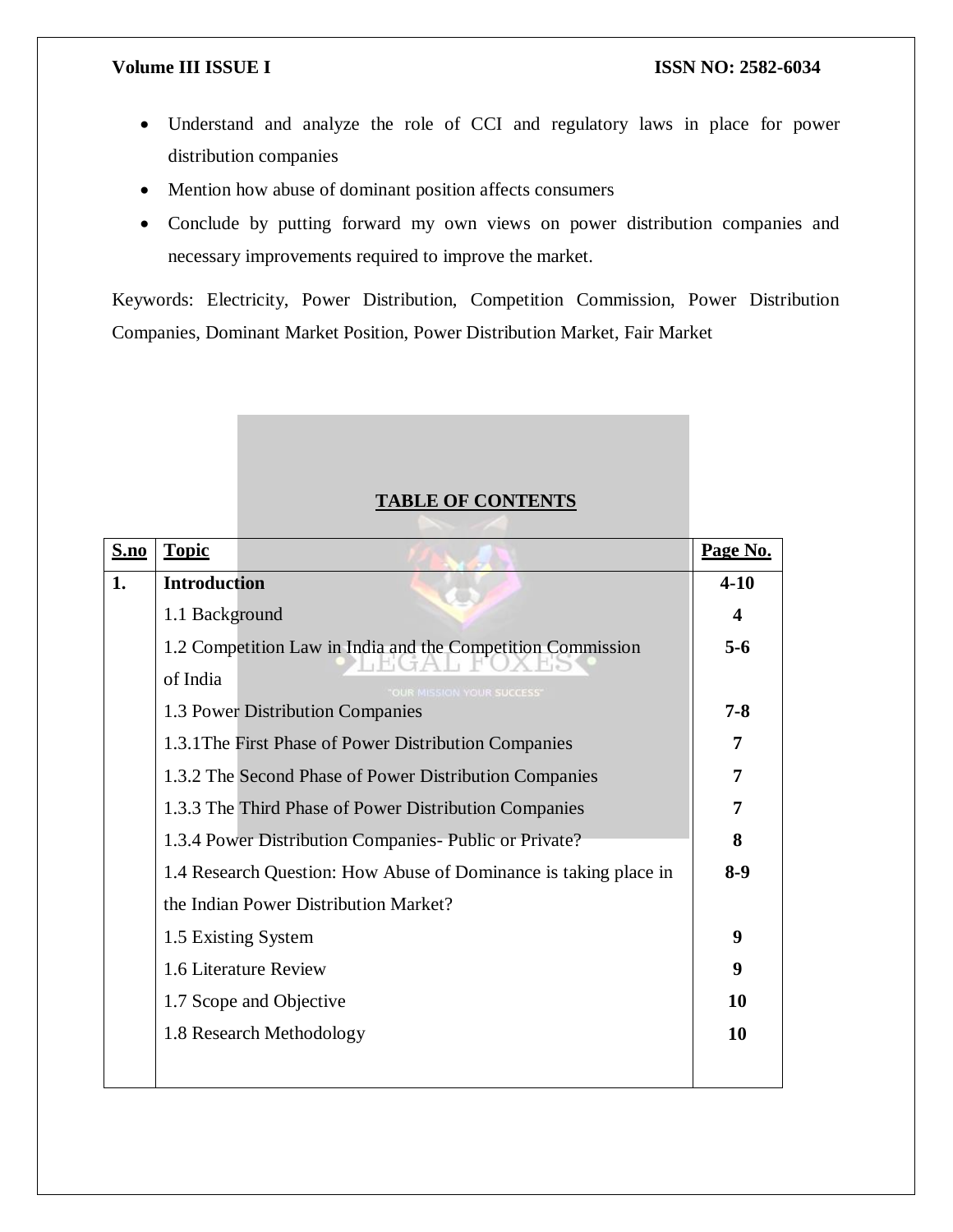| 2. | <b>Research Findings</b>                                       | $11 - 20$ |  |
|----|----------------------------------------------------------------|-----------|--|
|    | 2.1 What is Abuse of Dominant Position                         | $11 - 12$ |  |
|    | 2.1.1 Section 4 of the Competition Act and Power Distribution  | $12 - 13$ |  |
|    | Companies                                                      | $13 - 14$ |  |
|    | 2.1.4 European Union-Abuse of Dominant Position                |           |  |
|    | 2.1.5 USA- Abuse of Dominant Position                          | $14 - 15$ |  |
|    | 2.1.6 UK - Abuse of Dominant Position                          |           |  |
|    |                                                                |           |  |
|    | 2.2 What measures have the CCI and Regulatory laws taken to    | $17 - 20$ |  |
|    | control Power Distribution Companies?                          |           |  |
|    |                                                                |           |  |
| 3. | <b>Comparison between Indian Perspective and International</b> | $21 - 22$ |  |
|    | <b>Perspective on Power Distribution Companies</b>             |           |  |
| 4. | <b>Conclusion</b>                                              | 23        |  |
|    |                                                                |           |  |
| 5. | <b>References</b>                                              | $24 - 25$ |  |

## **1. Introduction**

LEGAL FOXES .

## **1.1 Background**

 $\overline{\phantom{a}}$ 

The *Lex Julia de Annona*<sup>1</sup> is the earliest known ancestor of competition law which was in place due to the Roman Republic<sup>2</sup> in order to protect the corn trade.

After the breakout of World War II, the EC Treaty<sup>3</sup> was signed in Rome in 1957, to regulate and establish competition law in the European Union. The most significant laws which influenced the

<sup>&</sup>lt;sup>1</sup> Late Prof DV Cowen, "Ancient Origins of Competition Law" (2007)

[<sup>&</sup>lt;https://www.sabar.co.za/law-journals/2007/august/2007-august-vol020-no2-pp38-41.pdf>](https://www.sabar.co.za/law-journals/2007/august/2007-august-vol020-no2-pp38-41.pdf) accessed 10 October 2018

<sup>&</sup>lt;sup>2</sup> Donald L Wasson, "Roman Republic" ( $7<sup>th</sup>$  April 2016)

[<sup>&</sup>lt;https://www.ancient.eu/Roman\\_Republic/>](https://www.ancient.eu/Roman_Republic/) accessed 10 October 2018

<sup>&</sup>lt;sup>3</sup> "Consolidated Version of the Treaty Establishing the European Community" (2002), 65 [<https://eur-lex.europa.eu/legal-content/EN/TXT/PDF/?uri=CELEX:12002E/TXT&from=EN>](https://eur-lex.europa.eu/legal-content/EN/TXT/PDF/?uri=CELEX:12002E/TXT&from=EN) accessed 10 October 2018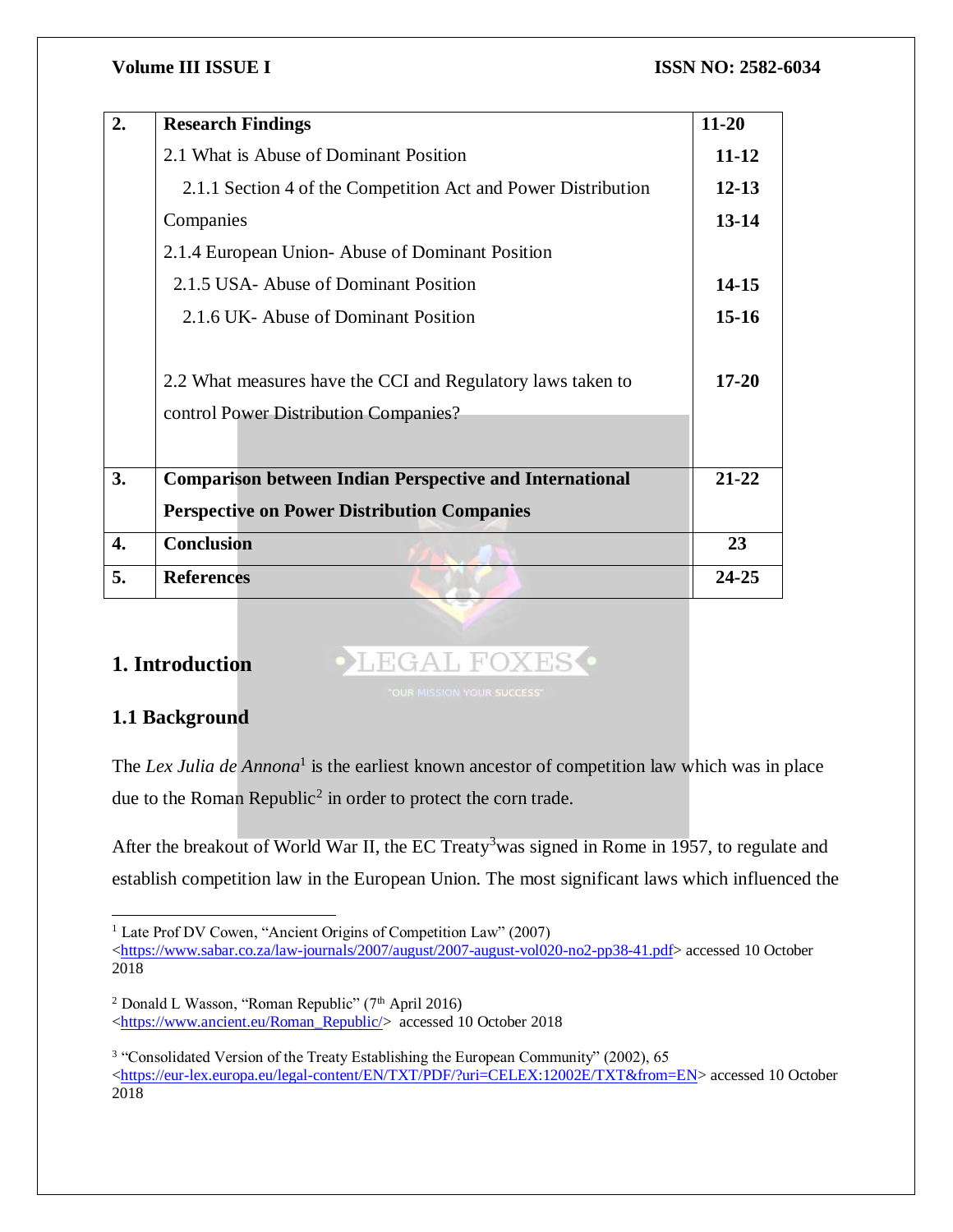$\overline{a}$ 

### **Volume III ISSUE I ISSN NO: 2582-6034**

modern competition law are the Sherman Act<sup>4</sup> of 1890 and the Clayton Act<sup>5</sup> of 1914 of the United States of America. The US model has led to several global adoptions of competition law which has made competition law enforceable on a global economy. The *United Nations*  Conference on Trade and Development<sup>6</sup> and the *Organization for Economic Co-Operation and Development*<sup>7</sup> are two major international organizations which have been working towards integrating competition law on a global scale.

## **1.2 Competition Law in India and the Competition Commission of India**

In India, competitive markets existed since historic times in *Kautilya'sArthashastra*<sup>8</sup> showing existence of statecraft and economic policy. The economy in India became weak under the British, only supplying raw materials for the British empire for their goods. After independence in 1947, the Planning Commission<sup>9</sup> of 1950 placed a five-year plan in order to rebuild the Indian

4 "Sherman Anti-Trust Act (1890)", (2018), [<https://www.ourdocuments.gov/print\\_friendly.php?flash=false&page=&doc=51&title=Sherman+Anti-](https://www.ourdocuments.gov/print_friendly.php?flash=false&page=&doc=51&title=Sherman+Anti-Trust+Act+%281890%29)[Trust+Act+%281890%29>](https://www.ourdocuments.gov/print_friendly.php?flash=false&page=&doc=51&title=Sherman+Anti-Trust+Act+%281890%29); accessed 10 October 2018

Gibbons v Ogden, 22 US (9 Wheat.) 1 (1824); United States v EC Knight Co., 156 US 1 (1895)

<sup>5</sup> WHS Stevens, "The American Economic Review" (Vol 5, 1915), 38-54 [<https://www.jstor.org/stable/pdf/74.pdf?refreqid=excelsior%3Aaf485ec9a8bb73e780b640a49c6ea35c>](https://www.jstor.org/stable/pdf/74.pdf?refreqid=excelsior%3Aaf485ec9a8bb73e780b640a49c6ea35c) accessed 11 October 2018

<sup>6</sup> Karen Mingst, "United Nations Conference on Trade and Development" (1998) [<https://www.britannica.com/topic/United-Nations-Conference-on-Trade-and-Development>](https://www.britannica.com/topic/United-Nations-Conference-on-Trade-and-Development) accessed 10 October 2018

<sup>7</sup> "What is the Organisation for Economic Co-operation and Development- OCED", Investopedia [<https://www.investopedia.com/terms/o/oecd.asp>](https://www.investopedia.com/terms/o/oecd.asp) accessed 10 October 2018

"What is the OCED?", US Mission to the Organization for Economic Cooperation and Development [<https://usoecd.usmission.gov/our-relationship/about-the-oecd/what-is-the-oecd/>](https://usoecd.usmission.gov/our-relationship/about-the-oecd/what-is-the-oecd/) accessed 10 October 2018

8 "Economic Thoughts of Kautilya" [<http://shodhganga.inflibnet.ac.in/bitstream/10603/15999/15/15\\_chapter%207.pdf>](http://shodhganga.inflibnet.ac.in/bitstream/10603/15999/15/15_chapter%207.pdf) accessed 11 October 2018

<sup>9</sup> Harsh Vasani, "A Brief History of the life and times of the Planning Commission (1950-2014)" (2014) [<https://www.saddahaq.com/a-brief-history-of-the-life-and-times-of-the-planning-commission-19502014>](https://www.saddahaq.com/a-brief-history-of-the-life-and-times-of-the-planning-commission-19502014) accessed 10 October 2018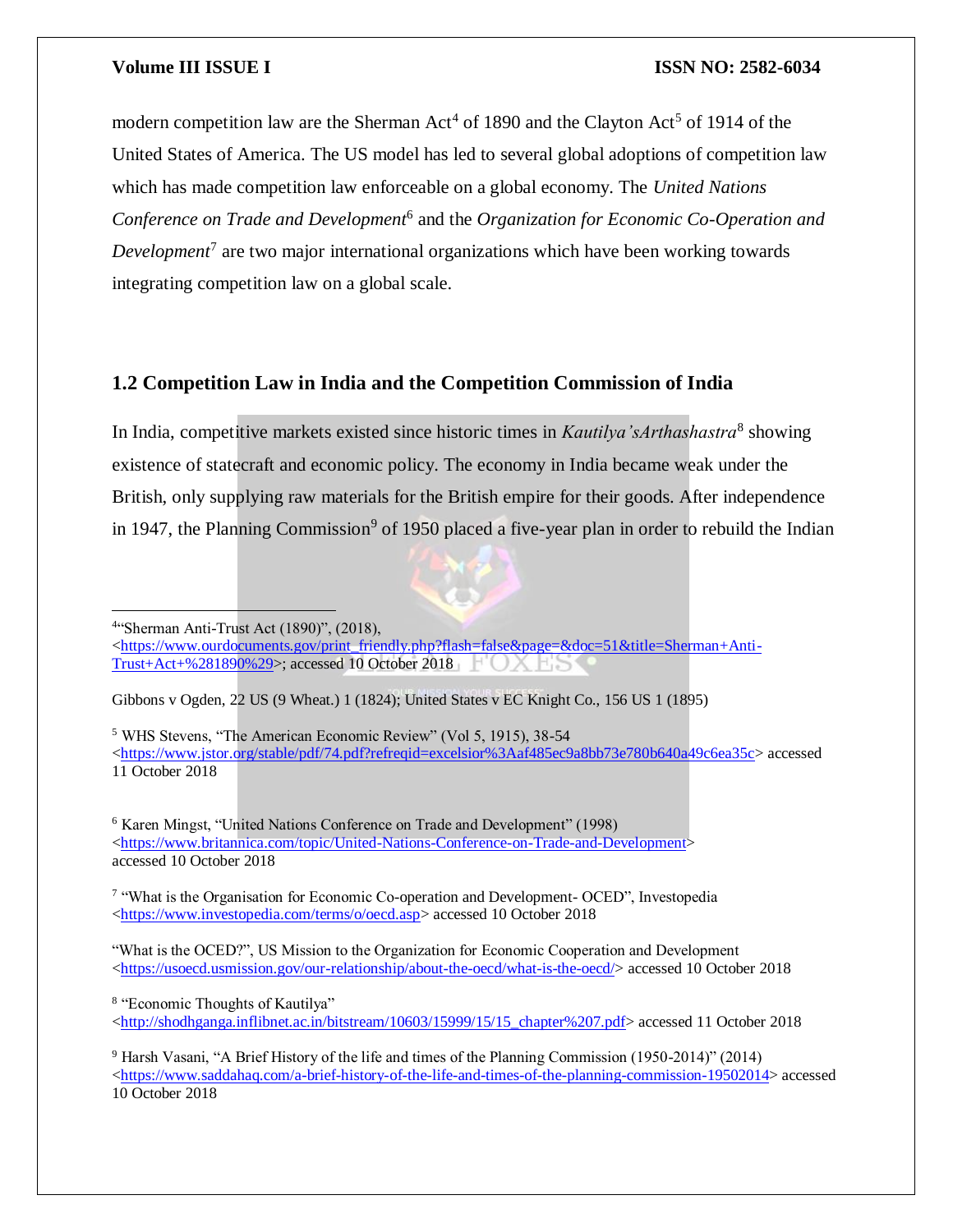$\overline{a}$ 

### **Volume III ISSUE I ISSN NO: 2582-6034**

Economy through Article  $38^{10}$  and Article  $39^{11}$  under Chapter IV<sup>12</sup> of the Constitution as initial steps towards framing the economy where the State was directed to provide ownership and distribution of resources for the common public good and to minimize the inequality in income.

The Monopolies and Enquiry Commissions setup<sup>13</sup> in 1964, had the responsibility of analyzing the extent of major economic forces and forming measures to prevent monopolization and restrictive trade practices in financial activities. This led to the Monopolies and Restrictive Trade Practices Bill in 1965, officially forming into Monopolies and Restrictive Trade Practices Act<sup>14</sup>, 1969.

The Act was brought into force to prevent concentration of economic power and control of monopolies.

The provisions had been derived from the UK Restrictive Trade Practices Act 1956<sup>15</sup> and the UK Resale Price Act 1964<sup>16</sup>, whereas the provisions for unfair trade practices were derived from the UK Fair Trading Practices Act 1973<sup>17</sup> and the antitrust legislations of the United States. The

<sup>11</sup> Article 39 of the Constitution of India [<https://indiankanoon.org/doc/555882/>](https://indiankanoon.org/doc/555882/) accessed 10 October 2018

<sup>12</sup> Part IV of the Constitution of India: Directive Principles of State Policy [<https://www.mea.gov.in/Images/pdf1/Part4.pdf>](https://www.mea.gov.in/Images/pdf1/Part4.pdf) accessed 10 October 2018

<sup>13</sup> VD Kulshreshtha, "Report of the Monopolies Inquiry Commission: An Evaluation" Journal of the Indian Law Institute (Vol 8, 1966) ,413-427 [<https://www.jstor.org/stable/43949911>](https://www.jstor.org/stable/43949911) accessed 10 October 2018

<sup>14</sup> Monopolistic and Restrictive Trade Practice

 $\langle$ http://www.advocatekhoj.com/library/lawareas/mono/monopolistic.php?Title=Monopolistic%20and%20Restrictiv [e%20Trade%20Practice&STitle=Monopolistic%20and%20Restrictive%20Trade%20Practice%20under%20Act,%2](http://www.advocatekhoj.com/library/lawareas/mono/monopolistic.php?Title=Monopolistic%20and%20Restrictive%20Trade%20Practice&STitle=Monopolistic%20and%20Restrictive%20Trade%20Practice%20under%20Act,%201969) [01969>](http://www.advocatekhoj.com/library/lawareas/mono/monopolistic.php?Title=Monopolistic%20and%20Restrictive%20Trade%20Practice&STitle=Monopolistic%20and%20Restrictive%20Trade%20Practice%20under%20Act,%201969) accessed 11 October 2018

<sup>15</sup> A Beacham, "Bulletin of Economic Research" (Vol 11, 1959), 79-85 [<https://onlinelibrary.wiley.com/doi/pdf/10.1111/j.1467-8586.1959.tb00303.x>](https://onlinelibrary.wiley.com/doi/pdf/10.1111/j.1467-8586.1959.tb00303.x) accessed 11 October 2018

<sup>16</sup> VL Korah, "Modern Law Review" (Vol 25, 1965), 193-197  $\langle$ https://onlinelibrary.wiley.com/doi/pdf/10.1111/j.1468-2230.1965.tb01055.x> accessed 11 October 2018

<sup>17</sup> Committee of Public Accounts, "Thirty Seventh Report- The Office of Fair Trading: Protecting the consumer from Unfair Trading Practices", (2000)

[<https://publications.parliament.uk/pa/cm199900/cmselect/cmpubacc/501/50103.htm>](https://publications.parliament.uk/pa/cm199900/cmselect/cmpubacc/501/50103.htm) accessed 11 October 2018

<sup>&</sup>lt;sup>10</sup> Article 38 of the Constitution of India [<https://indiankanoon.org/doc/1673816/>](https://indiankanoon.org/doc/1673816/) accessed 10 October 2018 'I i EGA T F.C JX HSS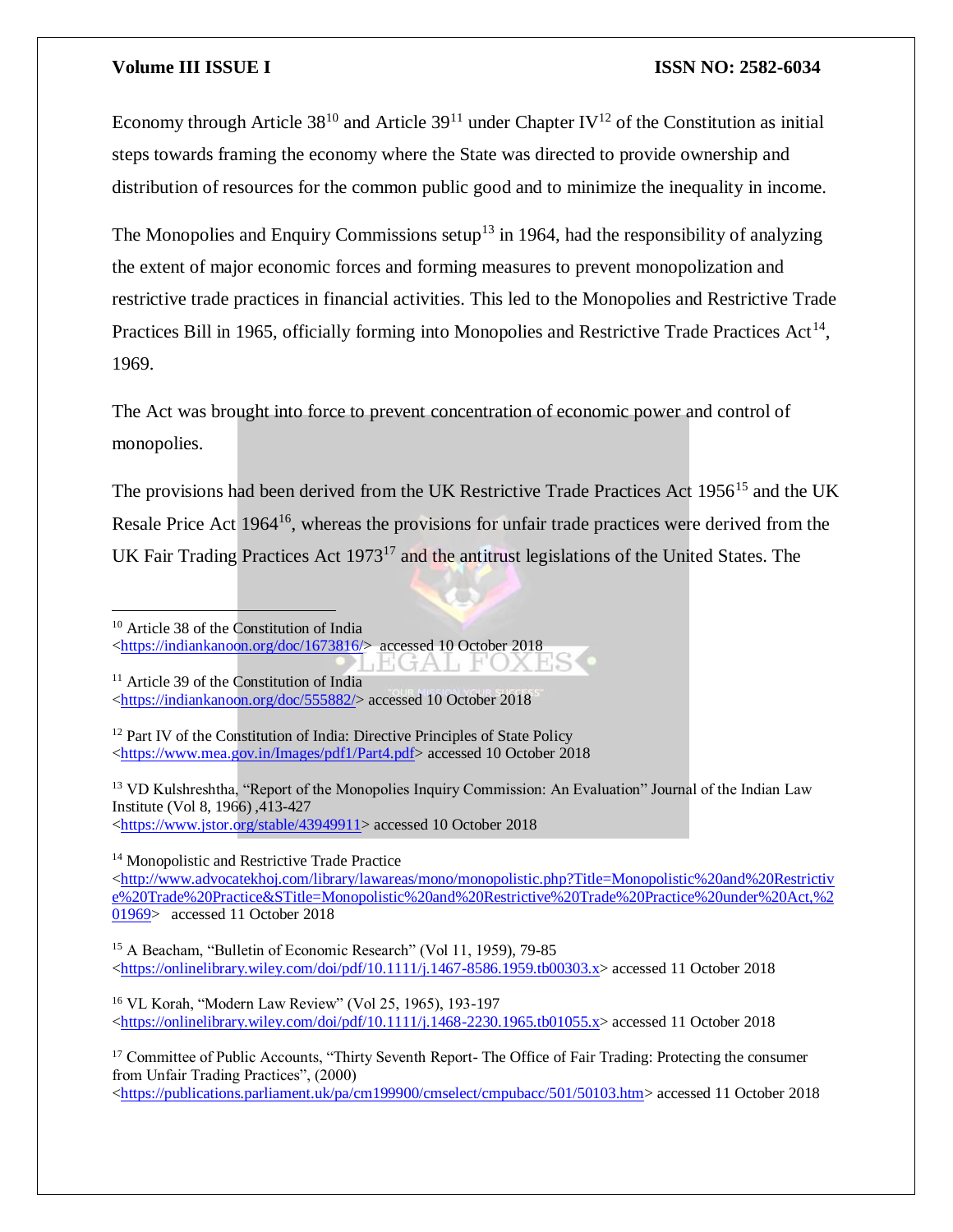MRTP Act was in place between 1969 to 2003, and was replaced by the Competition Act, 2002 with the objective of preventing abuse of dominance, regulating partnerships and competition.

Competition Law 2002, had proposed the formation of the Competition Commission of India, as a regulatory body to prevent and regulate anti-competitive practices, which was challenged in the Supreme Court of India in the case of *BrahmDutt v Union of India<sup>18</sup>*, after which the Government changed the regulation structure in the form of Competition (Amendment) Act 2007<sup>19</sup> .

The amendment brought in the following changes to the CCI:

1. The CCI would function as an expert body for regulating market and preventing anticompetitive practices, and would also function as an advisory and advocacy

2. Formation of a COMPAT body to listen to appeals related to CCI decisions.



## **1.3Power Distribution Companies in India**

## **1.3.1 The First Phase of Power Distribution Companies**

The first phase of Power Distribution companies runs from the early 1900's till 1948 and was regulated by the Indian Electricity Act, 1910<sup>20</sup>, introduced by the then ruling British Empire to

<sup>19</sup>Shardal Thacker, "Introduction of the Competition (Amendment) Bill, 2007", Mondaq,  $(25<sup>th</sup>$  September 2007)  $\text{chttp://www.mondaq.com/india/x/52606/Trade+Regularion+Practices/Introduction+Of+The+Competition+Amend$ [ment+Bill+2007>](http://www.mondaq.com/india/x/52606/Trade+Regulation+Practices/Introduction+Of+The+Competition+Amendment+Bill+2007) accessed 10 October 2018 <sup>20</sup> The Indian Electricity Act, 1910 [<http://www.cercind.gov.in/IEA1910.pdf>](http://www.cercind.gov.in/IEA1910.pdf) accessed 10 October 2018

 $\overline{a}$ <sup>18</sup> Writ Petition (Civil) 490 (2003)

VK Agarwal, "Let there be a Judicial Body Initially", The Economic Times, (13<sup>th</sup> September 2007)

[<sup>&</sup>lt;https://economictimes.indiatimes.com/news/economy/policy/let-there-be-a-judicial-body](https://economictimes.indiatimes.com/news/economy/policy/let-there-be-a-judicial-body-initially/articleshow/2363912.cms)[initially/articleshow/2363912.cms>](https://economictimes.indiatimes.com/news/economy/policy/let-there-be-a-judicial-body-initially/articleshow/2363912.cms) accessed 10 October 2018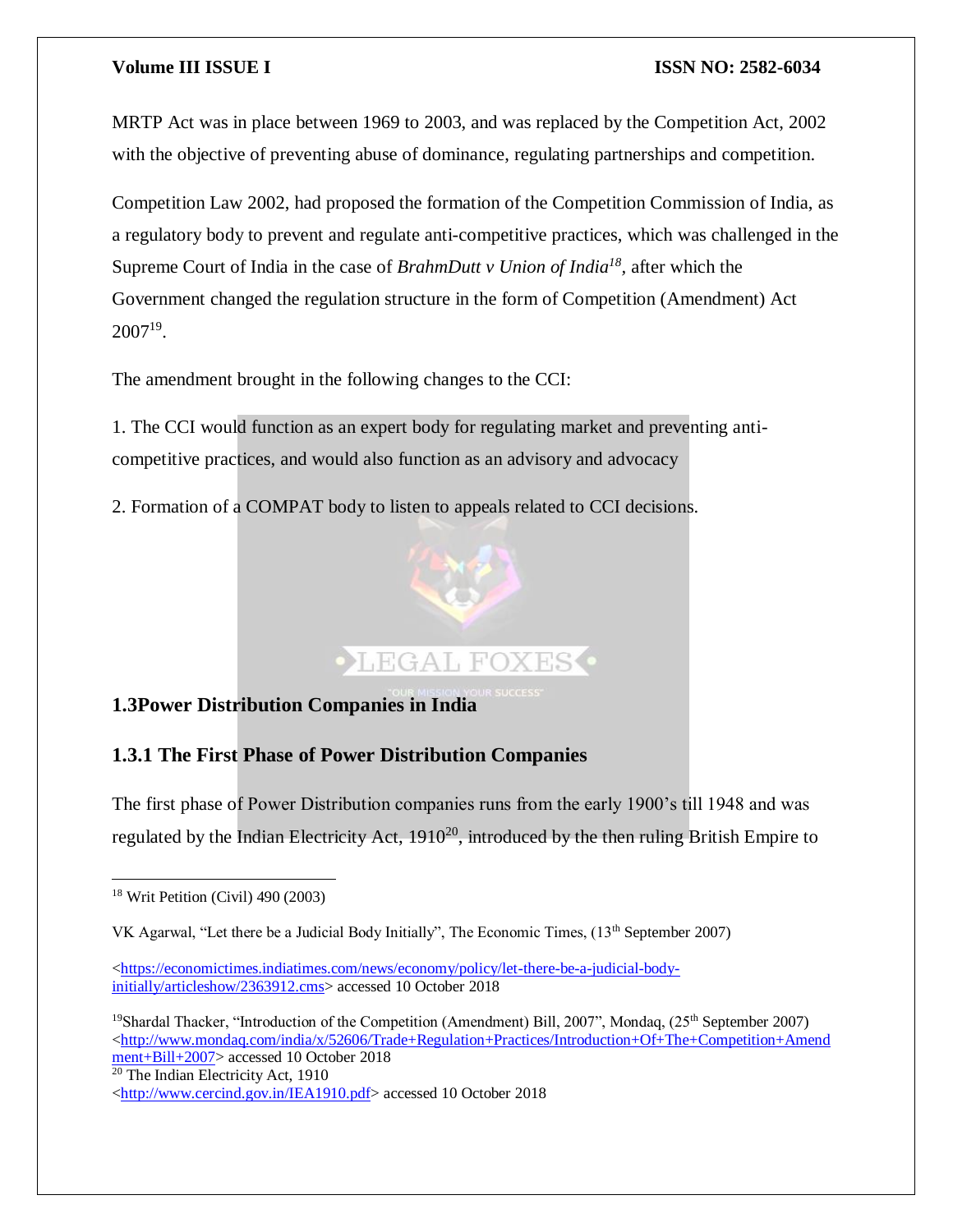regulate and lay down the ground work for supply, distribution, transmission, generation and licensing of distribution in major locations.

## **1.3.2 The Second Phase of Power Distribution Companies**

After independence, the Government of India via the Planning Commission enforced the Electricity Supply Act,  $1948<sup>21</sup>$  to regulate Power Distribution in India along with the Monopolies and Restrictive Trade Practices Act, 1969 to prevent monopoly and anti-competitive actions in the competitive market. The second phase of Power Distribution lasted between 1948 to 1991, bringing the public sector to the Power Distribution Market and established the State Electric Boards<sup>22</sup> under the Electricity Supply Act, 1948.

## **1.3.3 The Third Phase of Power Distribution Companies**

The third phase of Power Distribution companies started post 1991 to the present day, where the Government made changes to the structure of the Power Distribution Market. The process of restructure came in the form of the Electricity Act, 2003, which replaced the then in place Indian Electricity Act 1910, the Electricity Supply Act, 1948 and the Electricity Regulatory Commission Act, 1998.



## **1.3.4 Power Distribution Companies- Public or Private?**

 $\overline{a}$ <sup>21</sup> The Electricity (Supply) Act 1948, Universal Law Publishing Co. Pvt. Ltd. [<http://files.pspcl.in/1948.pdf>](http://files.pspcl.in/1948.pdf) accessed 10 October 2018

<sup>&</sup>lt;sup>22</sup> Chapter III, Section 5 of the Electricity (Supply) Act, 1948, 20-24 [<http://cercind.gov.in/ElectSupplyAct1948.pdf>](http://cercind.gov.in/ElectSupplyAct1948.pdf) accessed 10 October 2018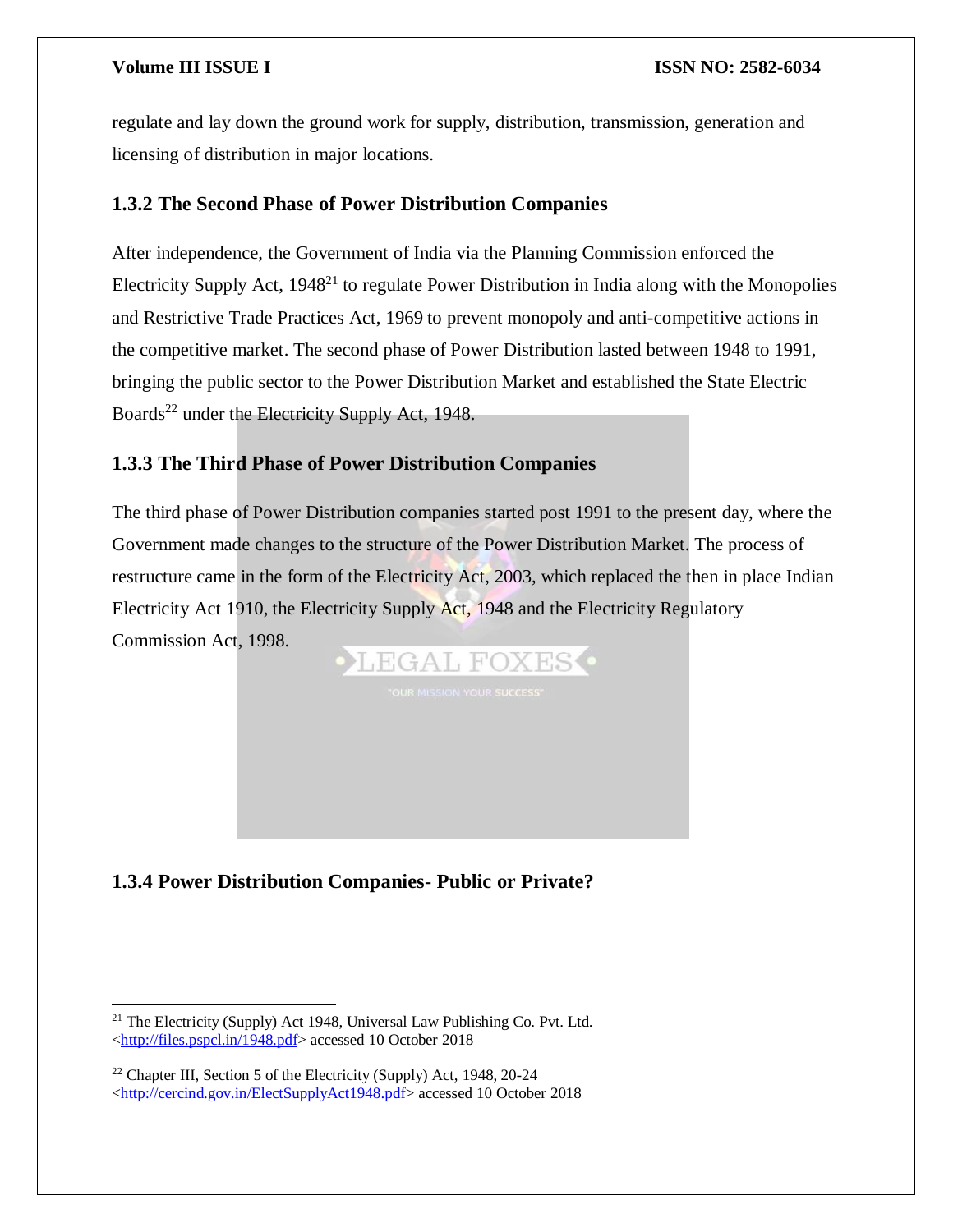The Power Distribution Companies in India distribute around  $1201.5 \text{ BU}^{23}$  of Electricity. At present the Central Government and Public Sector units contribute 30% towards the Power Distribution market, State units and corporation contribute 41%, Private Sector Units contribute 26% and FDI's contribute  $3\frac{24}{4}$ . The Public and Government sectors still own and operate (71%) majority of the Power Distribution Market, making it a public sector market.

## **1.4 Research Question**

 $\overline{a}$ 

## **How Abuse of Dominance is taking place in the Power Distribution Market?**

Out of every competitive Indian market, Power Distribution is one of the weakest links that is not monitored rigorously and attracts very little competition in terms of investment. Less competition in any market opens up the possibility of monopoly where one a single company has a strong control over the entire distribution market, thus impacting the prices, rates, taxes, and consumers.

Power is considered as one of the most critical pieces in the puzzle of developing a nation as it impacts economic growth and infrastructure, and the Indian power sector is considered to be one of the most diverse. Within the power sector lies Power Distribution companies more commonly referred to as DISCOMs. The primary responsibility of the Power Distribution companies is to supply and distribute electricity to consumers, whereas secondary responsibilities include issuing, measuring and collecting bills from customers for their monthly power consumption. It should be noted that DISCOMs is considered to be weak link when it comes to the Power Distribution sector mainly due to imploding dues, monopoly, reluctance to invest and not enough regulatory laws in place.

<sup>&</sup>lt;sup>23</sup> "Power Sector in India" – IBEF- Indian Brand Equity Foundation (September 2018) [<https://www.ibef.org/industry/power-sector-india.aspx>](https://www.ibef.org/industry/power-sector-india.aspx) accessed 11 October 2018

<sup>&</sup>lt;sup>24</sup>Sumit Kumar- "Indian Power Sector-Overview" IndianPowerSector.com,  $(19<sup>th</sup>$  September 2010) [<http://indianpowersector.com/home/about/>](http://indianpowersector.com/home/about/) accessed 11 October 2018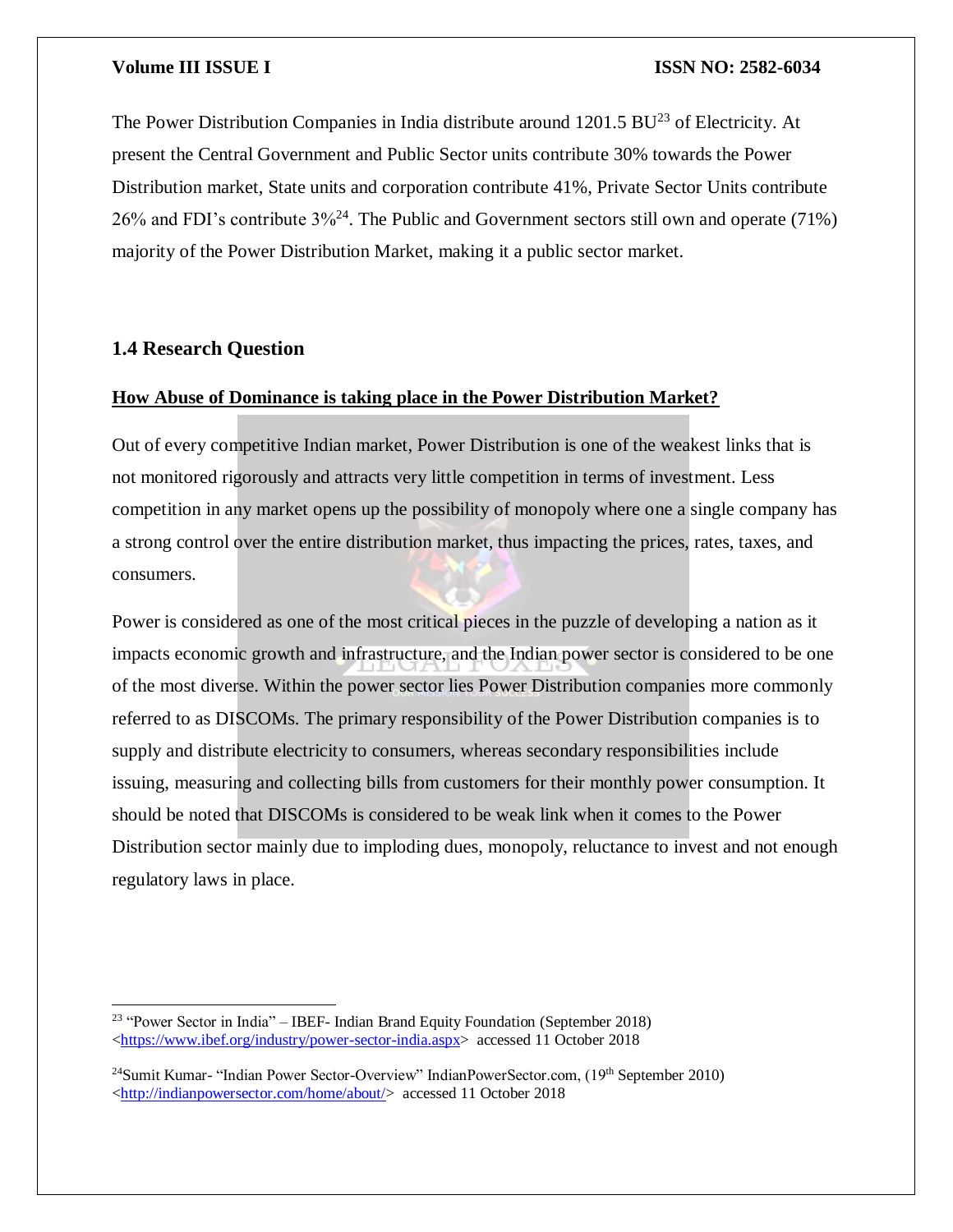To answer the question the research subject is carefully divided into two sub-categories with each having its own importance and validation related to the subject of power distribution companies being discussed

2.1 Abuse of Dominance in the Indian Power Distribution Market

2.2 What measures have the CCI and Regulatory laws taken to control Power Distribution Companies?

## **1.5 Current Legal Scenario**

The existing structure for Power Distribution Companies is the result of several schemes and initiatives implemented by the Government since Independence, in order to improve the operations and finances of DISCOMs. These schemes include the Ahluwalia Committee 2001, Central FRP Scheme, 2012, APDRP 2001, R-APDRP/IPDS 2008, DDUGJY & SAUBHAGYA 2014/2017, Smart Grid Pilot project & NSGM 2012-15, Electricity Act, 2003 and UDAY Scheme 2015. Despite these schemes, their impact on the DISCOM sector have been limited due to financial stress and accumulated debt.  $\overline{A}$   $\overline{A}$ 

## **1.6 Literature Review**

1. AjaiNirula, in his article titled "India's Power Distribution Sector: An assessment of financial and operational sustainability" uses data to determine the efficiency of the schemes that were initiated, their limitations and how future schemes can focus on key areas to make DISCOMs better

2. David Fickling in his article titled "India's Power Market is booming. But it's bad for business" has critically analyzed the growth of power sector in India, the constant rise in power demands and the ownership of DISCOMs.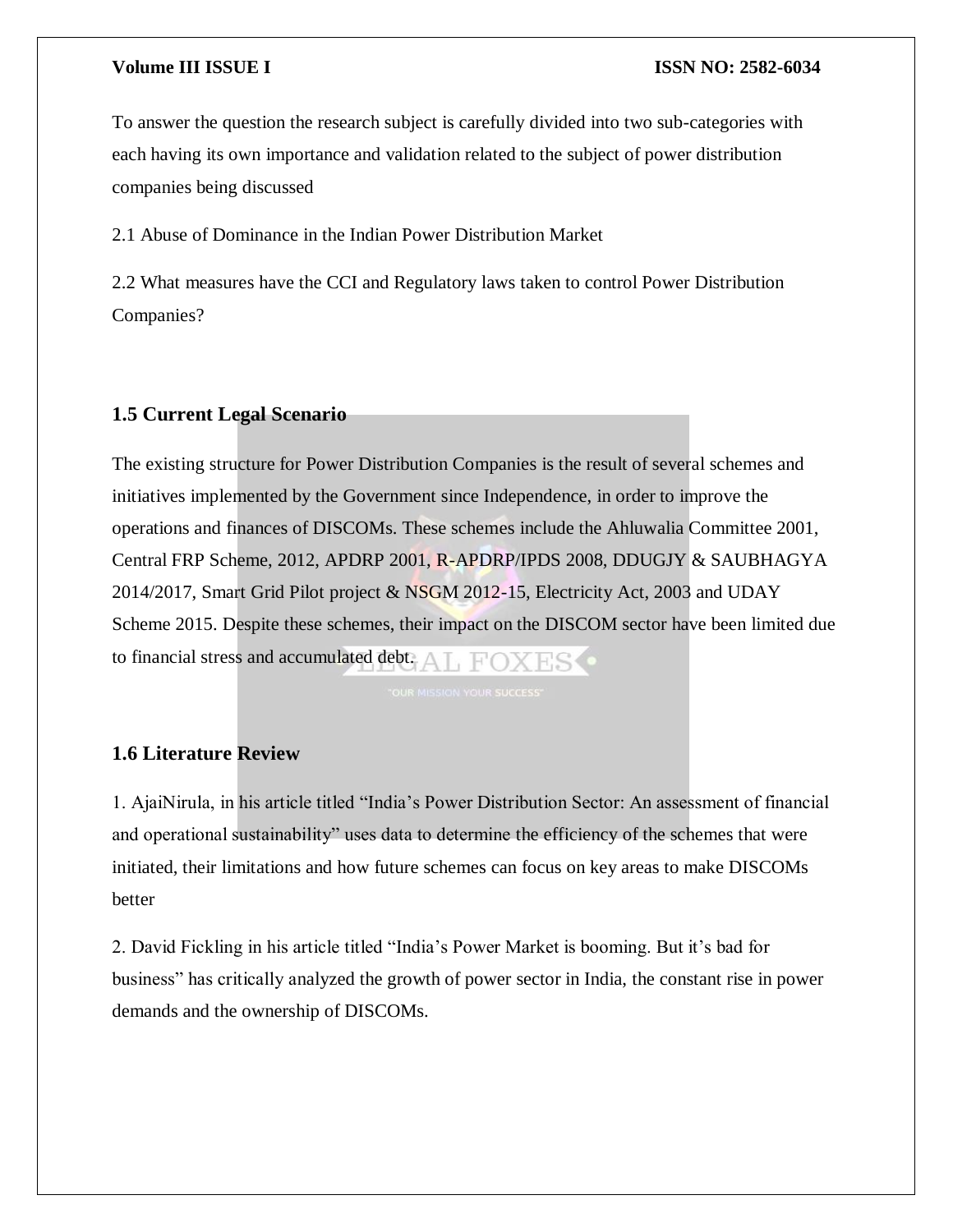3. ET Energy World, in the article "Five trends that will dominate Indian Power Sectors" have analyzed trends and data to compile five important pointers that will be at the forefront in 2021 when it comes to DISCOM and Power Generation.

The Literature Review uses documentary and statistical data to point out the issues with the DISCOM sector in India and how dominant power is being abused. Based on these findings established in the literature the author advocates for necessary reforms and vigilance to prevent Dominant Position abuse.

## **1.7 Scope and Objective**

The author has chosen this topic as Power Distribution plays a very important role in the infrastructure and development of a nation. Access to proper electricity has become a necessity in modern India as it accelerates towards the Digital Age. To ensure proper and fair distribution of electricity, DISCOMs need to monitored and not have any ownership tussles or affiliations to any regional political or discriminatory practices. With the nation advancing at a rapid rate, the demand for power consumption keeps on increasing and in order to meet this need, distribution companies need to be regulated and monitored efficiently.

The primary objective of the paper is to seek a valid presentation to restructure the regulations in place for DISCOMs, and reduce the debts. The secondary objective is to analyze the current laws and regulations in place, and their effectiveness towards improving the Power Sector in India.

## **1.8 Research Methodology**

The research paper is based on doctrinal analysis method and the data is collected from primary and secondary sources. Primary sources include legal resources such as regulatory laws, and judgements. Secondary sources of data collection include articles, books, reference journals, opinions and blogs.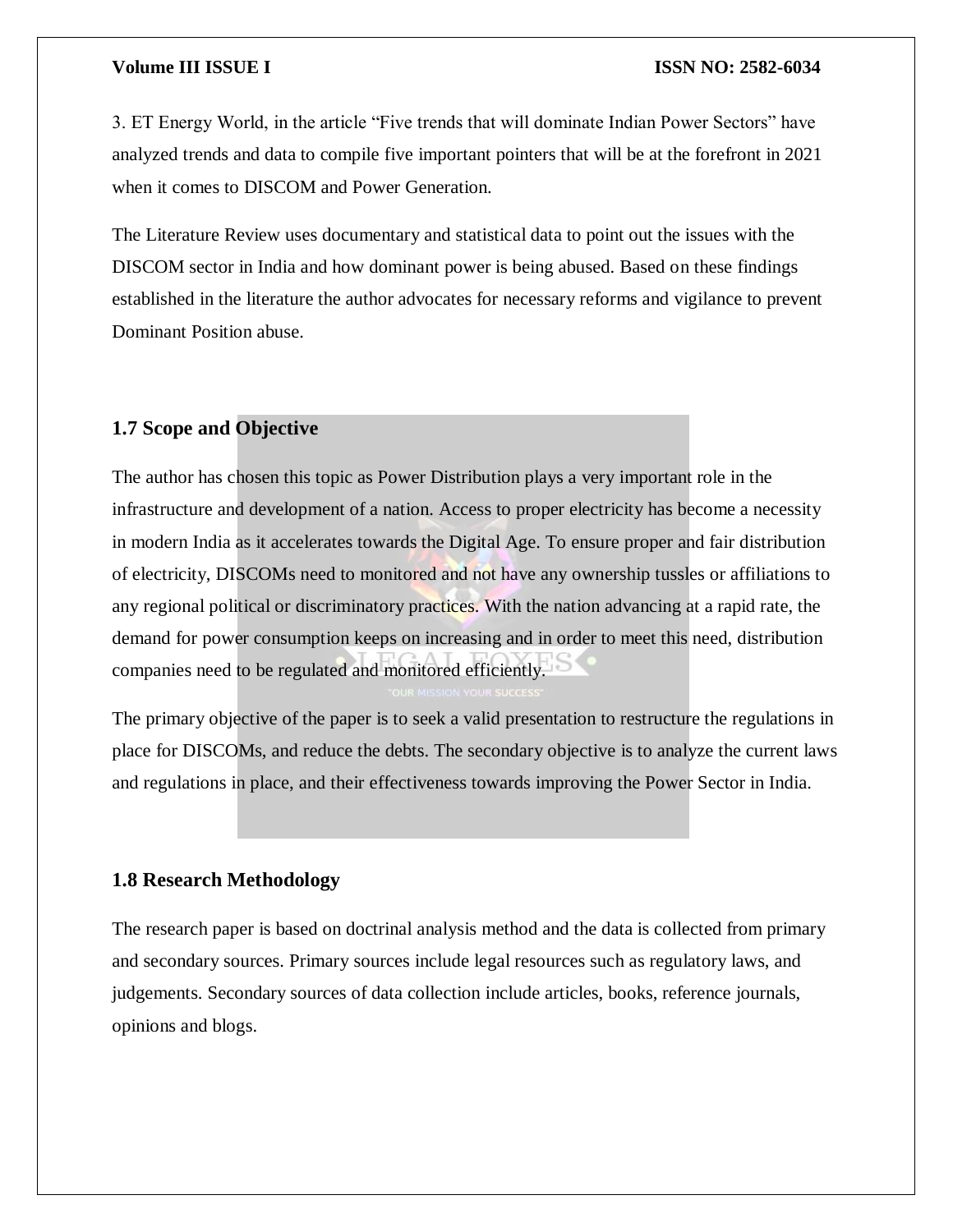# **2. Research Findings: How abuse of dominant position is taking place in the Indian Power Distribution Market?**

## **2.1 What is Abuse of Dominant Position?**

### *"Dominance- defined as authority or power over others; Supremacy"*

Abuse of Dominance is covered under Section  $4^{25}$  of the Competition Act 2002. When an enterprise in a dominant position abuses its position it takes part in anti-competitive practices which restricts the market and affects the consumers. The importance of dominance position was held in *MrRamakantKini v Dr L. Hiranandani Hospital<sup>26</sup>*, where the defendant held a dominant position in the maternity services section of hospitals and accused of anti-competitive practices.The CCI was of the view that since the defendant held a dominant position in providing maternity services by hospitals within 0-12 km of the hospital, it was guilty of abusing its dominant position under Section 4(1)<sup>27</sup>, Section 4(2)(a)(i)<sup>28</sup>, Section 3(1)<sup>29</sup> and Section 3(4)<sup>30</sup> of the Competition Act, 2002.The law while regulating competition, allows several enterprises to maintain a dominant position in the market under certain obligations regulated by the Competition Commission as provided under Section 28<sup>31</sup> of the Competition Act 2002.

EGAL FOXES •

 $29$  Section 3(1)- Anti Competitive Agreements [<https://indiankanoon.org/doc/93344/>](https://indiankanoon.org/doc/93344/) accessed 12 October 2018

 $\overline{\phantom{a}}$ <sup>25</sup> Abuse of Dominant Position- Section 4 of the Competition Act.

 <sup>(</sup>a) Dominant Position means a position of power enjoyed by a group in the relevant market, enabling it to operate independently or affecting the competitors and consumers in its favour [<https://indiankanoon.org/doc/1780194/>](https://indiankanoon.org/doc/1780194/)accessed 11 October 2018

<sup>26</sup> CCI Case Number 39 0f 2012

<sup>&</sup>lt;sup>27</sup> Section 4(1) of the Competition Act 2002- No enterprise or group shall abuse its dominant position [<https://indiankanoon.org/doc/1203770/>](https://indiankanoon.org/doc/1203770/) accessed 11 October 2018

<sup>&</sup>lt;sup>28</sup> Section  $4(2)(a)(i)$ - There shall be an abuse of dominance if an enterprise or group directly or indirectly imposes unfair or discriminatory- condition in purchase or sale of goods or service [<https://indiankanoon.org/doc/132031/>](https://indiankanoon.org/doc/132031/) accessed 12 October 2018

<sup>30</sup> Section 3(4)- Anti Competitive Agreements [<https://indiankanoon.org/doc/251194/>](https://indiankanoon.org/doc/251194/) accessed 12 October 2018

<sup>&</sup>lt;sup>31</sup> Section 28 of the Competition Act 2002- Division of Enterprises enjoying Dominant Position [<https://indiankanoon.org/doc/97981/>](https://indiankanoon.org/doc/97981/) accessed 11 October 2018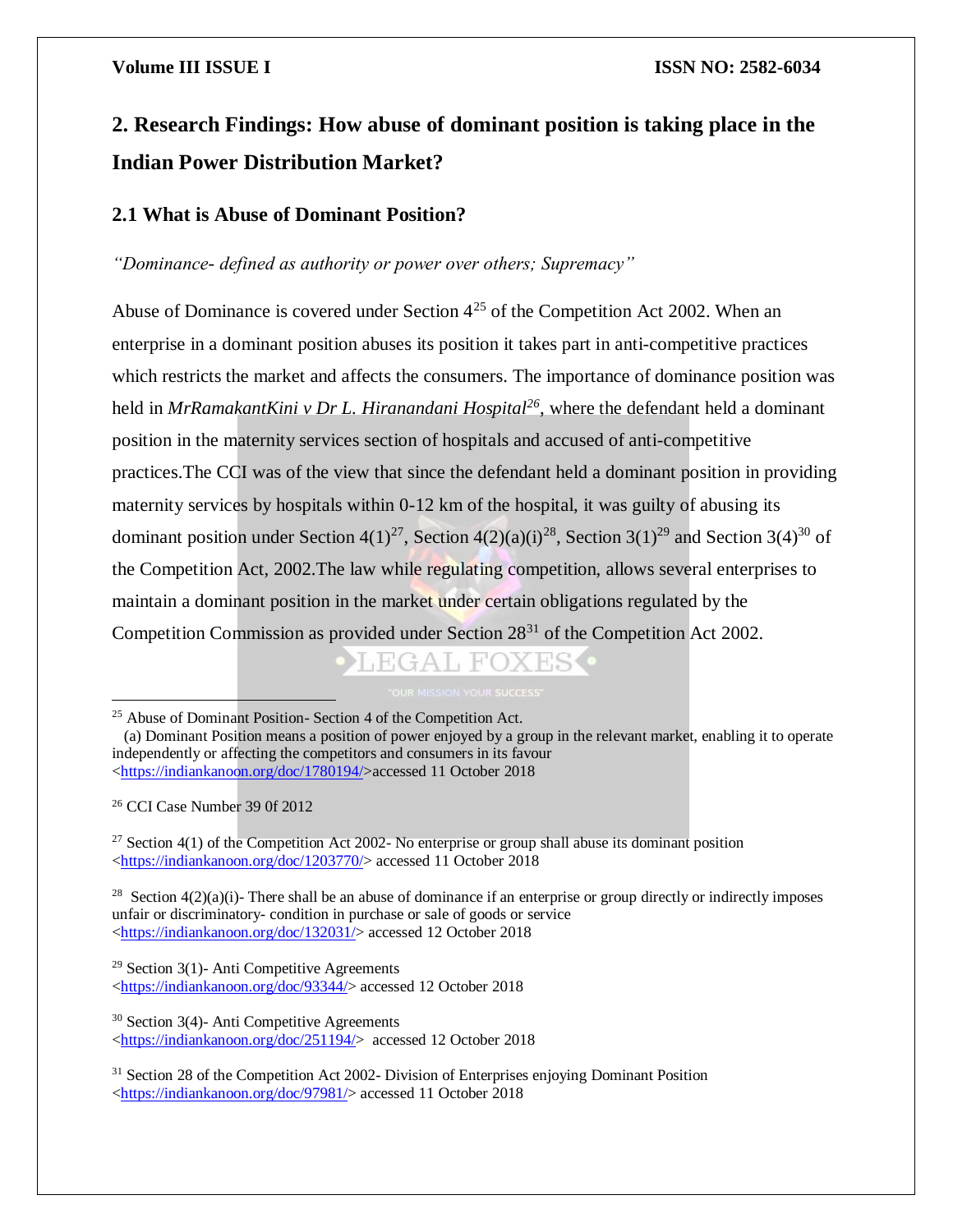An important factor in defining Abuse of Dominant Position under Competition Law is defining the relevant market which can make it easier for the CCI to understand the position and abuse of position by enterprises. Section  $2(r)^{32}$  of the Competition Act 2002, defines relevant market in terms of the Product that the market offers and the Geographical extent of the market is covered under Section  $19(6)^{33}$  of the Competition Act.

## **2.1.2 Section 4 of the Competition Act and Power Distribution Companies**

A majority of Power Distribution companies are held by the Public Sector units where they enjoy a dominant position in the relevant market. This has led to several cases for Power Distribution Companies under Section 4 of the Competition Act.

The most significant case under Section 4 is the *Neeraj Malhotra Advocates v North Delhi Power Limited<sup>34</sup>*case, where the CCI was able to differentiate between dominant position and abuse of dominant position. In the said case, Delhi was divided into three distribution companies which was run as a partnership between private and public sectors. The three distribution companies NDPL, BSES Yamuna and the BSES Rajdhaniprovides power to the North and North West, Central and Eastern and South and Western parts of Delhi respectively, unbundled the SEB and formed a new SERC under Section  $82^{35}$  of the Electricity Act 2003. Since these three bodies are the only suppliers of Power in their regions they hold a dominant position and must follow certain obligations set by the CCI under Section 28 in order to maintain the dominant

 $\overline{a}$ <sup>32</sup> Section 2(r)- Definitions- Relevant Market

[<sup>&</sup>lt;https://indiankanoon.org/doc/594114/>](https://indiankanoon.org/doc/594114/) accessed 12 October 2018

 $33$ Section 19(6) of the Competition Act 2002- The commission shall while determining the "relevant geographic market" have due regard to all or any of the following factors.

[<sup>&</sup>lt;http://www.advocatekhoj.com/library/bareacts/competitionact/19.php?Title=Competition%20Act,%202002&STitl](http://www.advocatekhoj.com/library/bareacts/competitionact/19.php?Title=Competition%20Act,%202002&STitle=Inquiry%20into%20certain%20agreements%20and%20dominant%20position%20of%20enterprise) [e=Inquiry%20into%20certain%20agreements%20and%20dominant%20position%20of%20enterprise>](http://www.advocatekhoj.com/library/bareacts/competitionact/19.php?Title=Competition%20Act,%202002&STitle=Inquiry%20into%20certain%20agreements%20and%20dominant%20position%20of%20enterprise)accessed 12 October 2018

<sup>34</sup> CCI Case Number 06/2009

<sup>35</sup> Section 82- Constitution of the State Commission [<http://www.advocatekhoj.com/library/bareacts/electricity/82.php?Title=Electricity%20Act,%202003&STitle=Cons](http://www.advocatekhoj.com/library/bareacts/electricity/82.php?Title=Electricity%20Act,%202003&STitle=Constitution%20of%20State%20Commission) [titution%20of%20State%20Commission>](http://www.advocatekhoj.com/library/bareacts/electricity/82.php?Title=Electricity%20Act,%202003&STitle=Constitution%20of%20State%20Commission) accessed 12 October 2018

Hindustan Petroleum v Gujarat Electricity Board, AIR 2005 Guj 164; 1 GLR 519 (2005)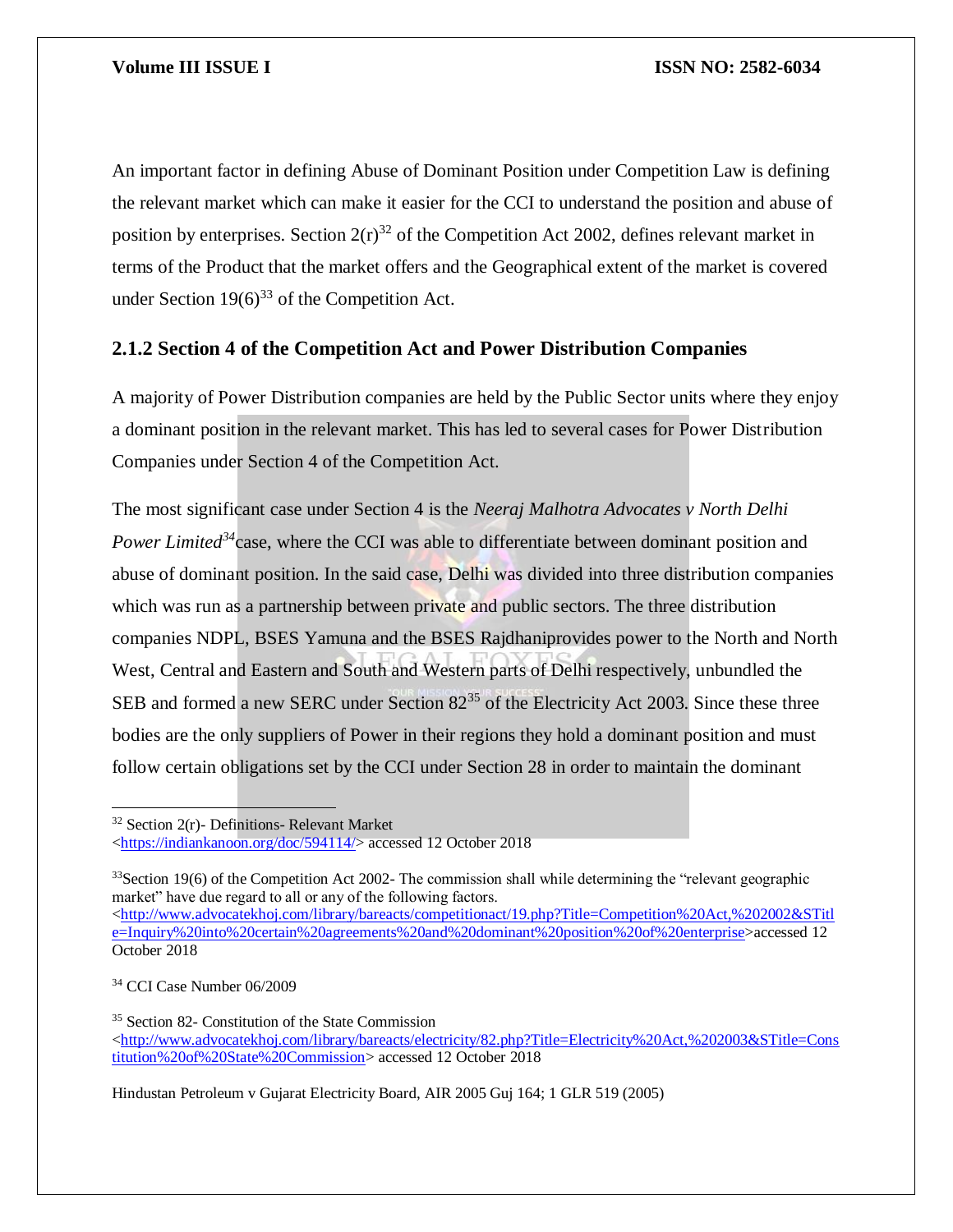$\overline{a}$ 

### **Volume III ISSUE I ISSN NO: 2582-6034**

position without abusing it which is CCI's first view in the case where it establishing that a dominant position is perfectly valid. The three DISCOM's were accused of Abuse of Dominant Position under Section 4 of the Competition Act, where they were over-charging consumers by using their exclusive meters instead of the BSI recommended meters. The CCI found the three parties to be guilty of abuse of dominant position and charged them according to Section 149<sup>36</sup> of the Electricity Act 2003 and Section 4 of the Competition Act 2002.

## **2.1.3 European Union- Abuse of Dominant Position**

In the European Market, the Competition laws are governed by the Treaty on the Functioning of the European Union<sup>37</sup>. Abuse of Dominance is covered under Art  $102^{38}$  of the TFEU. The TFEU follows a set of defined guidelines<sup>39</sup> and key elements in order to determine cases related to abuse of dominant position.

The concept of Dominant Position in the European Market was derived from the *United Brands Case<sup>40</sup>*and the *Hoffman La Roche Case<sup>41</sup>* where the EU, determines dominant position based on market share, where having more than 70% or 80% of the market leads to a dominant position. Market Share is important in the European Perspective and is useful in cases where the share of

## EGAL FOXES •

<sup>36</sup> Section 149- Offences by Companies, Electricity Act 2003 [<http://www.advocatekhoj.com/library/bareacts/electricity/149.php?Title=Electricity%20Act,%202003&STitle=Off](http://www.advocatekhoj.com/library/bareacts/electricity/149.php?Title=Electricity%20Act,%202003&STitle=Offences%20by%20companies) [ences%20by%20companies>](http://www.advocatekhoj.com/library/bareacts/electricity/149.php?Title=Electricity%20Act,%202003&STitle=Offences%20by%20companies) accessed 12 October 2018

<sup>37</sup> "Treaty on the Functioning of the European Union", UIO Faculty of Law [<https://www.jus.uio.no/english/services/library/treaties/09/9-01/tfeu\\_cons.xml>](https://www.jus.uio.no/english/services/library/treaties/09/9-01/tfeu_cons.xml) accessed 10 October 2018

<sup>38</sup> Martin Herz, Hans Vedder, "A Commentary on Article 102 TFEU" (2<sup>nd</sup> June 2017) [<https://ssrn.com/abstract=2977195>](https://ssrn.com/abstract=2977195) accessed 10 October 2018

<sup>39</sup> Guidance on the Commission's enforcement priorities in Applying Article 82 of the EC Treaty to abusive exclusionary conduct by dominant undertakings (2009) [<https://eur-lex.europa.eu/legal-content/EN/TXT/?uri=uriserv:OJ.C\\_.2009.045.01.0007.01.ENG>](https://eur-lex.europa.eu/legal-content/EN/TXT/?uri=uriserv:OJ.C_.2009.045.01.0007.01.ENG) accessed 10 October 2018

<sup>40</sup> Court of Justice of the European Union, Case (27/76) (1978) [<https://www.quimbee.com/cases/united-brands-company-v-commission-of-the-european-communities>](https://www.quimbee.com/cases/united-brands-company-v-commission-of-the-european-communities) accessed 10 October 2018

 $^{41}$ European Court of Justice- Case 85/76, (1979) 00461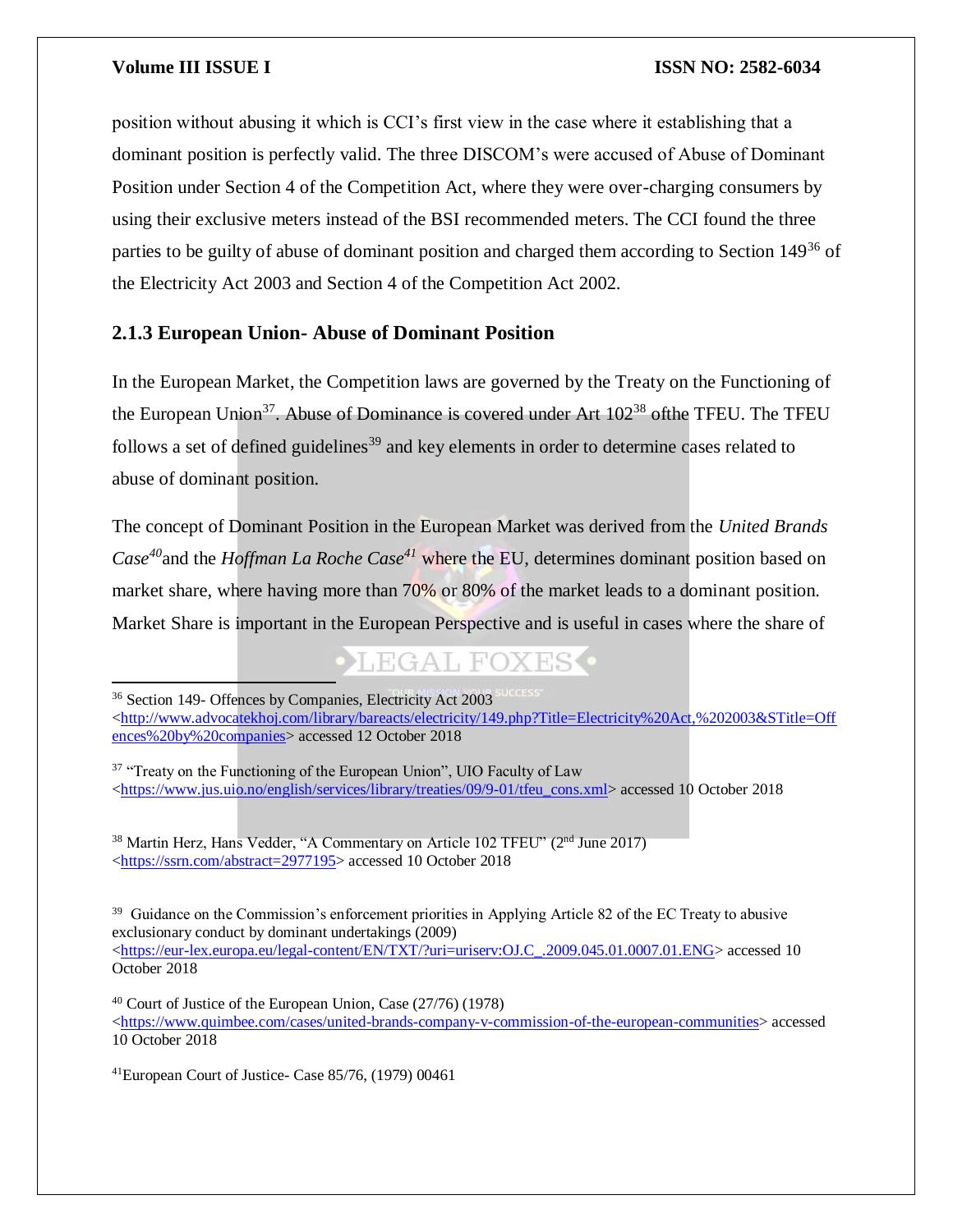the dominant firm is less than 40% of the market share as observed in *British Airways v Commission<sup>42</sup>* .

In the *Mainova<sup>43</sup>*case, the German Federal Court of Justice had held a judgement against the Mainovacompany for abuse of dominant position. In the said case, Mainova, the only power distribution company in Frankfurt had received requests from operators to gain access to its medium voltage power gridsbetween in order to distribute power to customers who had low voltage grids. The request was denied on the basis of rising costs for distribution which would lead to higher costs for Mainova. The court held that rising costs was part of the market expansion process and was quite beneficial towards competition as it would allow more competitors to enter into the market while targeting profitable areas which would again benefit the power distribution market and the competition. The court had decided that by refusing to permit access, the Mainova Corp had abused its dominant position.

## **2.1.4 USA- Abuse of Dominant Position**

In USA, Section 2 of the Sherman Act<sup>44</sup> and Section 7 of the Clayton Act<sup>45</sup> are used to define monopolistic practices which results in abuse of dominant position. Unlike European Law, the US Law does not have a set of guidelines to determine monopoly and rather uses judgements and

<sup>42</sup>Freshfields Bruckhaus Deringer LLP, "European Court of Justice upholds fine on British Airways for abuse of market dominance", Lexology (19<sup>th</sup> March 2007) [<https://www.lexology.com/library/detail.aspx?g=2cfb1807-4d54-4b63-a9e1-4a46d01471a7>](https://www.lexology.com/library/detail.aspx?g=2cfb1807-4d54-4b63-a9e1-4a46d01471a7) accessed 10 October

2018

ECJ Case C-95/04 P

 $\overline{\phantom{a}}$ 

<sup>43</sup> ECJ B8- 27/04- Mainova AG

<sup>&</sup>quot;Minority shareholdings: An overview of EU and National Case Law"- National Competition News Bulletin [<http://ec.europa.eu/competition/consultations/2013\\_merger\\_control/cadwalader\\_en.pdf>](http://ec.europa.eu/competition/consultations/2013_merger_control/cadwalader_en.pdf) accessed 10 October 2018

<sup>44</sup> "Sherman Act, Section 2: Concentrations of Market Power" (2006)  $\lt$ https://saylordotorg.github.io/text\_legal-aspects-of-marketing-and-sales/s26-06-sherman-act-section-2[concentr.html>](https://saylordotorg.github.io/text_legal-aspects-of-marketing-and-sales/s26-06-sherman-act-section-2-concentr.html) accessed 10 October 2018

<sup>45</sup> Stephen Mann & Thomas M Lewyn, "The Relevant Market under Section 7 of the Clayton Act: Two New Cases, Two Different Views", Virginia Law Review (Vol 47, 1961), 1014-1032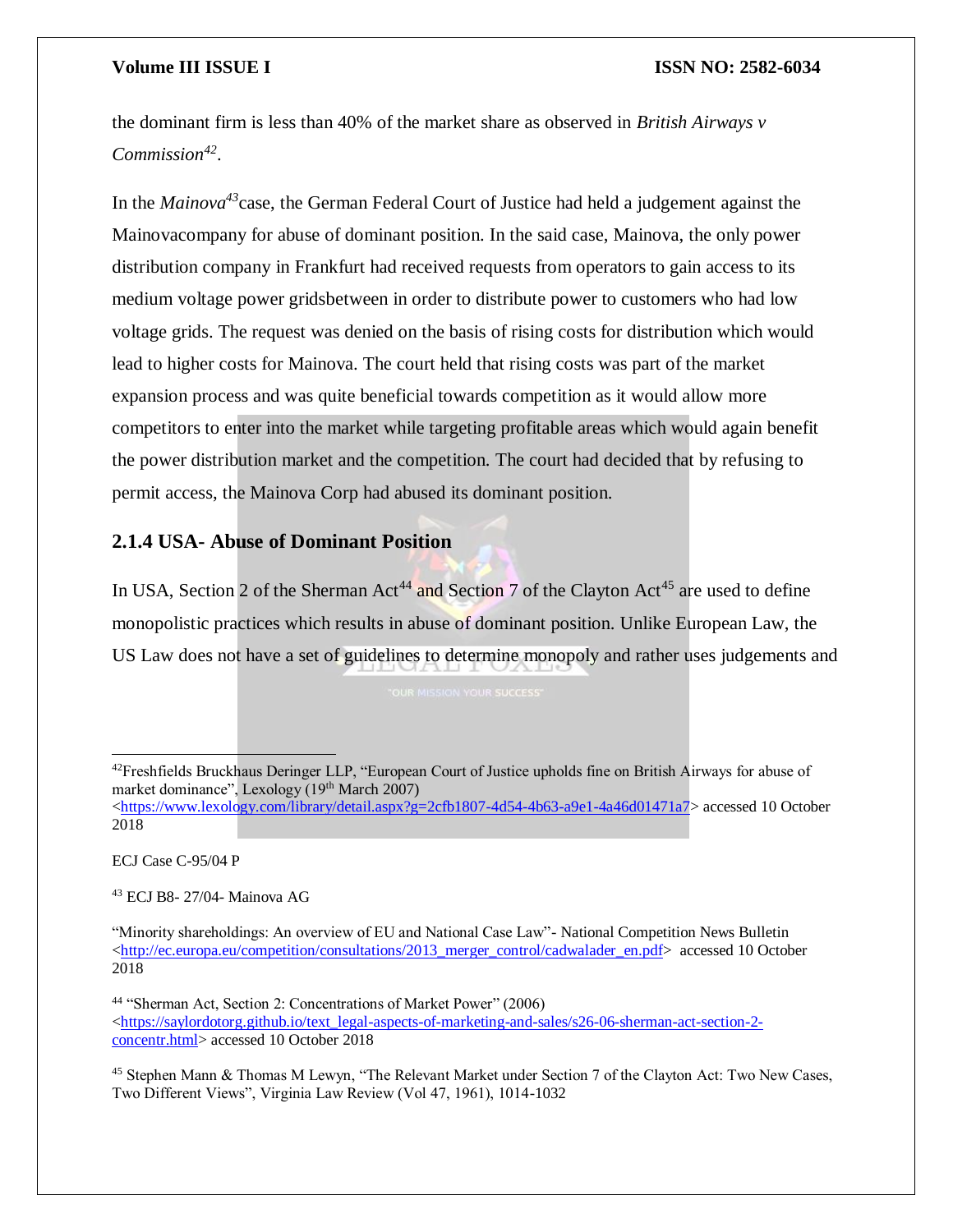evidence provided to determine an abuse of dominant position. The US Anti-Trust laws considers three important factors $46$  as evidence:

- 1. The market share of the dominant firm should be above 70%
- 2. The action affects Barrier of Entry
- 3. The relevant market structure which leads towards monopoly.

These factors for evidence was established in *United States v American Tobacco Company<sup>47</sup> ,*  where the Supreme Court had held that evidence for determination of abuse of dominant position is important according to the Federal Energy Regulatory Commission.

In the case of *Otter Tail Power Co v United States*<sup>48</sup>, the appellant was charged by the FERC<sup>49</sup> for anti-competitive practices where they were charged for violating Section 2 of the Sherman Act by preventing towns from developing their own Power Distribution services after the distribution and retail license of Otter Tail had expired, prevented the use of Otter Tail's equipment to establish municipal power systems and also prevented the distribution of power from other companies on the basis of contractual obligations. The court held that Otter Tail Power was not exempted from the antitrust regulations and were guilty of anticompetitive practices by trying to monopolize the market and abuse dominant position.

## **2.1.5 UK- Abuse of Dominant Position**

In the United Kingdom, private sector dominates the electricity market and have two different laws applicable for Abuse of Dominant Position, depending upon the relevant market. If a company or group which is dominant in the UK market is guilty of abusing its position, it is charged under Section 18 of the UK Competition Act 1998, and if any UK based company is dominant in the European market and abuses its position, then it is charged under Section 102 of the TFEU. In the UK Competition Law, there is no minimum market share measured irrespective

 $\overline{a}$ 

<sup>46</sup> United States v American Tobacco Company, 221 US 106 (1911)

<sup>47</sup> 221 US 106 (1911)

<sup>48</sup> FERC No. 71-991; 410 US 366 (1973)

<sup>&</sup>lt;sup>49</sup> Office of the Federal Register, "Federal Energy Regulatory Commission", (15<sup>th</sup> May 2018) [<https://www.archives.gov/federal-register>](https://www.archives.gov/federal-register) accessed on 11 October 2018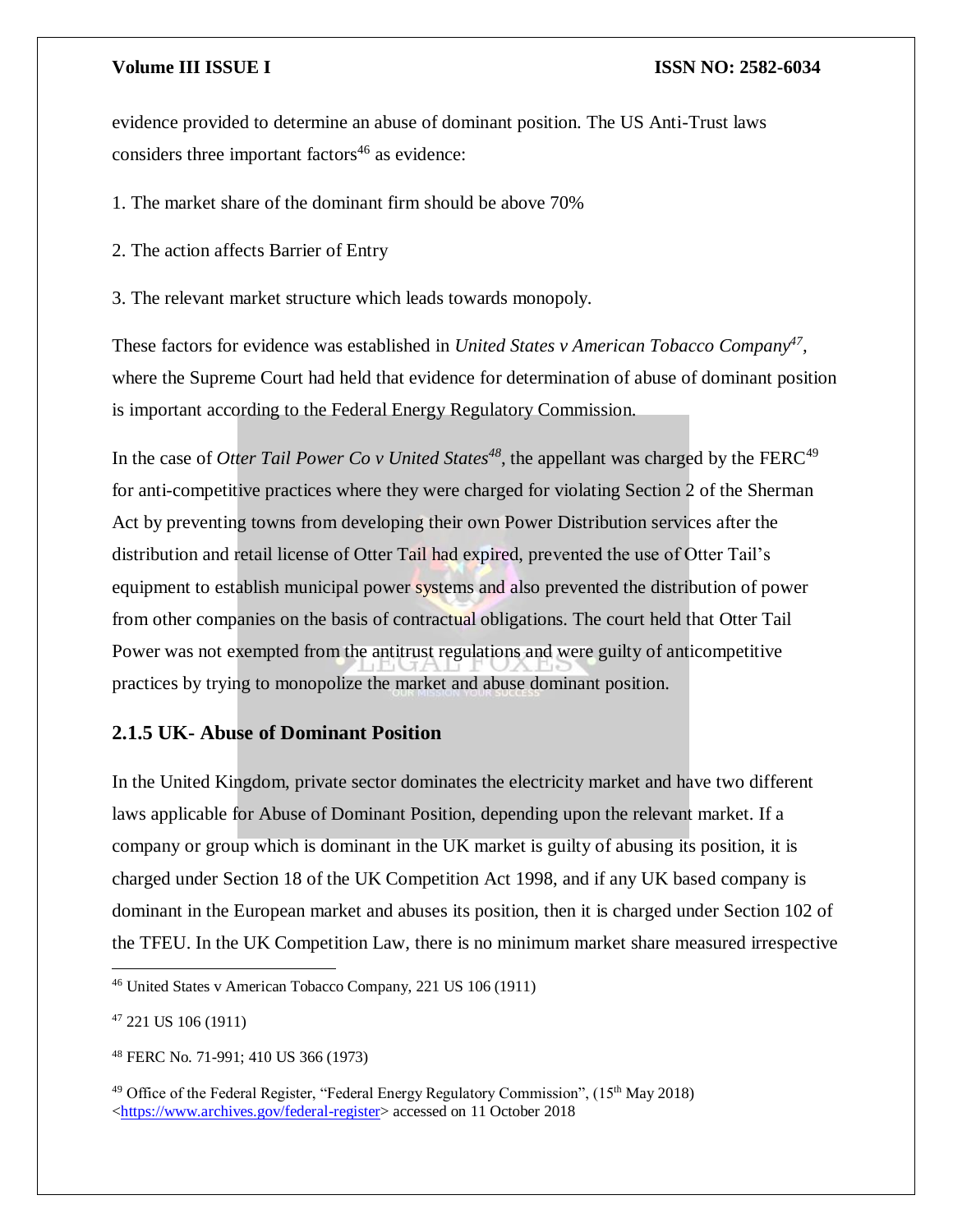of the market in its geographical area. The UK Law puts emphasis on the geographical extent of the market and also the objective behind the alleged abuse of dominant position. The view of determining the geographical area and objective was held in the *British Airways Case* by the Competition Authority, CFI and the ECJ.

In the case of *National Grid v Gas and Electricity Markets Authority<sup>50</sup> ,* the National Grid held a dominant position in the market of Gas and Electricity distribution. The National Grid was alleged to have abused its position by making its consumers enter long term contracts which included several anti-competitive clauses for providing gas and electricity meters. The Gas and Electricity Authority<sup>51</sup> had charged the National Grid for abuse of dominant position and the order was appealed at the Competition Appellate Tribunal. The  $CAT<sup>52</sup>$  upheld the previous decision along with damages to be paid by National Grid and also laid down the importance of considering markets, dominance, competition and counter facts while dealing with competition EGAL FOXES cases.

# **2.2 What measures have the CCI and Regulatory Laws taken to control Power Distribution Companies?**

The Power Distribution market is dominated by State controlled distributors who enjoy a dominant position due to lack of competition. To ensure that Power Distribution Companies don't abuse their dominant position, the CCI and the COMPAT under the Competition

 $\overline{a}$ 

 ${}^{50}$ CAT 14 (2009)

<sup>51</sup>SatyenaDhana, Christine Graham, Jacqueline Vallt, "Antimonopoly and Unilateral Conduct- United Kingdom",  $(5<sup>th</sup> September 2016)$ , 2 [<https://globalcompetitionreview.com/jurisdiction/1000460/united-kingdom>](https://globalcompetitionreview.com/jurisdiction/1000460/united-kingdom) accessed 12October 2018

<sup>52</sup> Practical Law Competition, "Appeals and reviews in the Competition Appellate Tribunal" (2015) [<https://uk.practicallaw.thomsonreuters.com/5-200-1646?transitionType=Default&contextData=\(sc.Default\)>](https://uk.practicallaw.thomsonreuters.com/5-200-1646?transitionType=Default&contextData=(sc.Default)) accessed 12 October 2018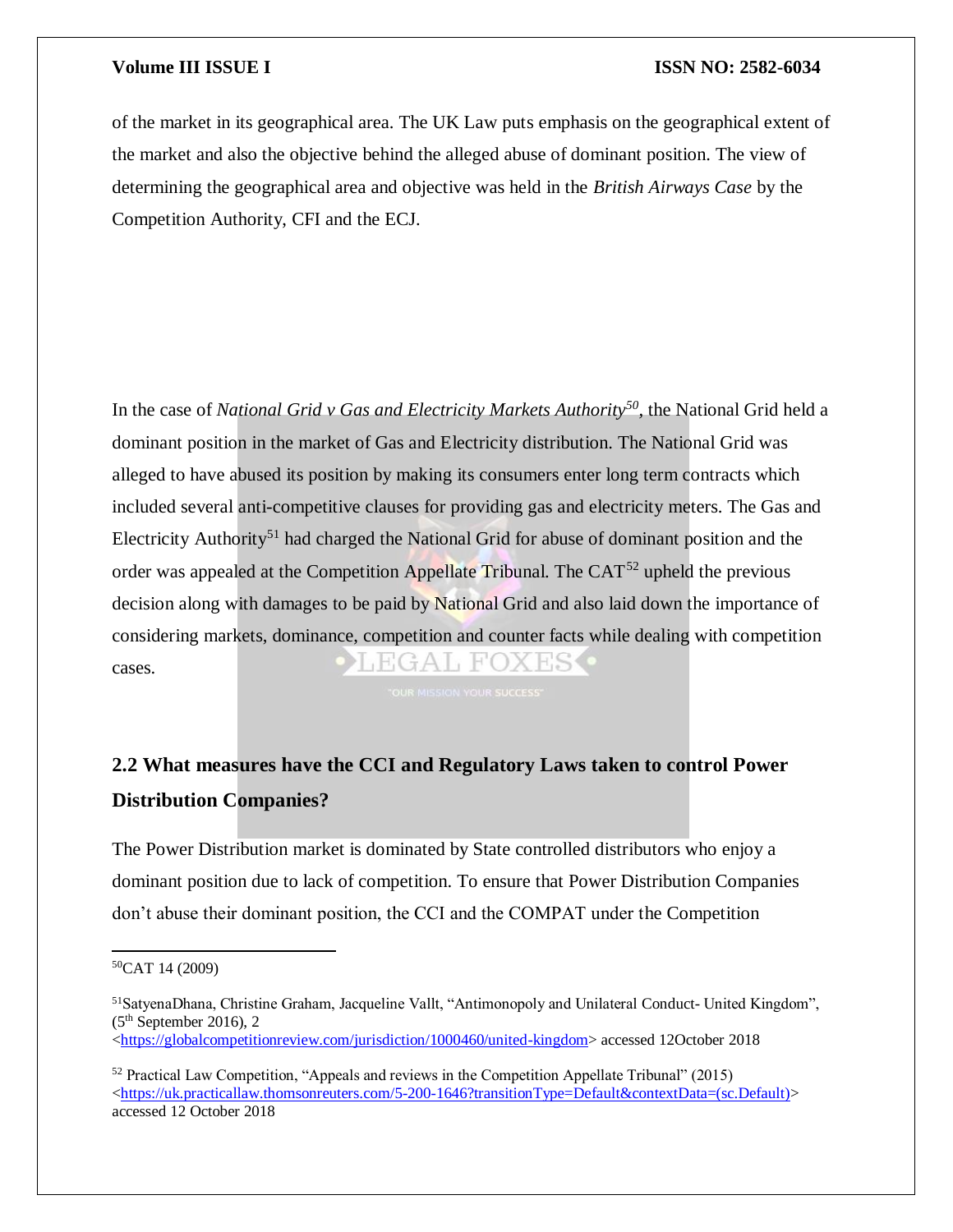(Amendment) Act 2007, the Electricity Act 2003, the Ministry of Power, the CERC, SERC and the CEA, control Power Distribution companies.

The CCI is the Competition Regulator in India, and dealt with several cases under abuse of dominant position in the Power Distribution market. The CCI utilizes Section 3<sup>53</sup> and Section 4<sup>54</sup> of the Competition Act 2002 in order to charge any DISCOM for abusing its dominant position and taking part in anti-competitive practices<sup>55</sup>. When the CCI was formed, its constitutional validity was challenged in the *BrahmDutt Case<sup>56</sup>*, where the judiciary powers of the CCI was challenged to be against the spirit of the constitution. After the judgement was passed, the Government passed the Competition (Amendment) Act 2007, leading to the formation of the  $COMPATH<sup>57</sup>$ - which is responsible for hearing appeals against orders passed by the CCI. The CCI plays an advocacy role under Section 49<sup>58</sup>, in order to hold the principles of Competition Law. It gives power to the CCI to investigate combinations and mergers taking place under Section 5 and Section 6 of the Act, as the CCI did in the *Shell Gas BV, GAIL (India), Suez Energy and Andhra Pradesh Gas Distribution<sup>59</sup>* where the proposed merger for electricity and gas

# **DIEGAL FOXES**

<sup>53</sup>Section 3 of the Competition Act 2002- Anti Competitive Practices [<http://www.advocatekhoj.com/library/bareacts/competitionact/3.php?Title=Competition%20Act,%202002&STitle](http://www.advocatekhoj.com/library/bareacts/competitionact/3.php?Title=Competition%20Act,%202002&STitle=Anti-competitive%20agreements) [=Anti-competitive%20agreements>](http://www.advocatekhoj.com/library/bareacts/competitionact/3.php?Title=Competition%20Act,%202002&STitle=Anti-competitive%20agreements)accessed 12 October 2018

<sup>54</sup>Section 4 of the Competition Act 2002- Abuse of Dominant Position [<http://www.advocatekhoj.com/library/bareacts/competitionact/3.php?Title=Competition%20Act,%202002&STitle](http://www.advocatekhoj.com/library/bareacts/competitionact/3.php?Title=Competition%20Act,%202002&STitle=Anti-competitive%20agreements) [=Anti-competitive%20agreements>](http://www.advocatekhoj.com/library/bareacts/competitionact/3.php?Title=Competition%20Act,%202002&STitle=Anti-competitive%20agreements)accessed 12 October 2018

<sup>55</sup>XYZ v REC Power Distribution Co. Pvt. Ltd., CCI 33 of 2014 (2014)

<sup>56</sup> Writ Petition (Civil) 490 0f 2003 (2003)

 $\overline{a}$ 

<sup>57</sup> Rahul Goel, "Supreme Court Confirms Abuse of Dominance by Multi System Operators",  $(7<sup>th</sup> March 2018)$  $\langle$ https://competition.cyrilamarchandblogs.com/2018/03/supreme-court-confirms-abuse-dominance-multi-system[operators/>](https://competition.cyrilamarchandblogs.com/2018/03/supreme-court-confirms-abuse-dominance-multi-system-operators/) accessed 11 October 2018

<sup>58</sup> Section 49 of the Competition Act 2002- Competition Advocacy  $\langle$ http://www.advocatekhoj.com/library/bareacts/competitionact/49.php?Title=Competition%20Act,%202002&STitl [e=Competition%20advocacy>](http://www.advocatekhoj.com/library/bareacts/competitionact/49.php?Title=Competition%20Act,%202002&STitle=Competition%20advocacy) accessed 12 Oct 2018

<sup>59</sup>CCI- Combination Registration No C- 2015/10/33

[<https://www.cci.gov.in/sites/default/files/Notice\\_order\\_document/C-2015-10-333-Order.pdf>](https://www.cci.gov.in/sites/default/files/Notice_order_document/C-2015-10-333-Order.pdf) accessed 12 October 2018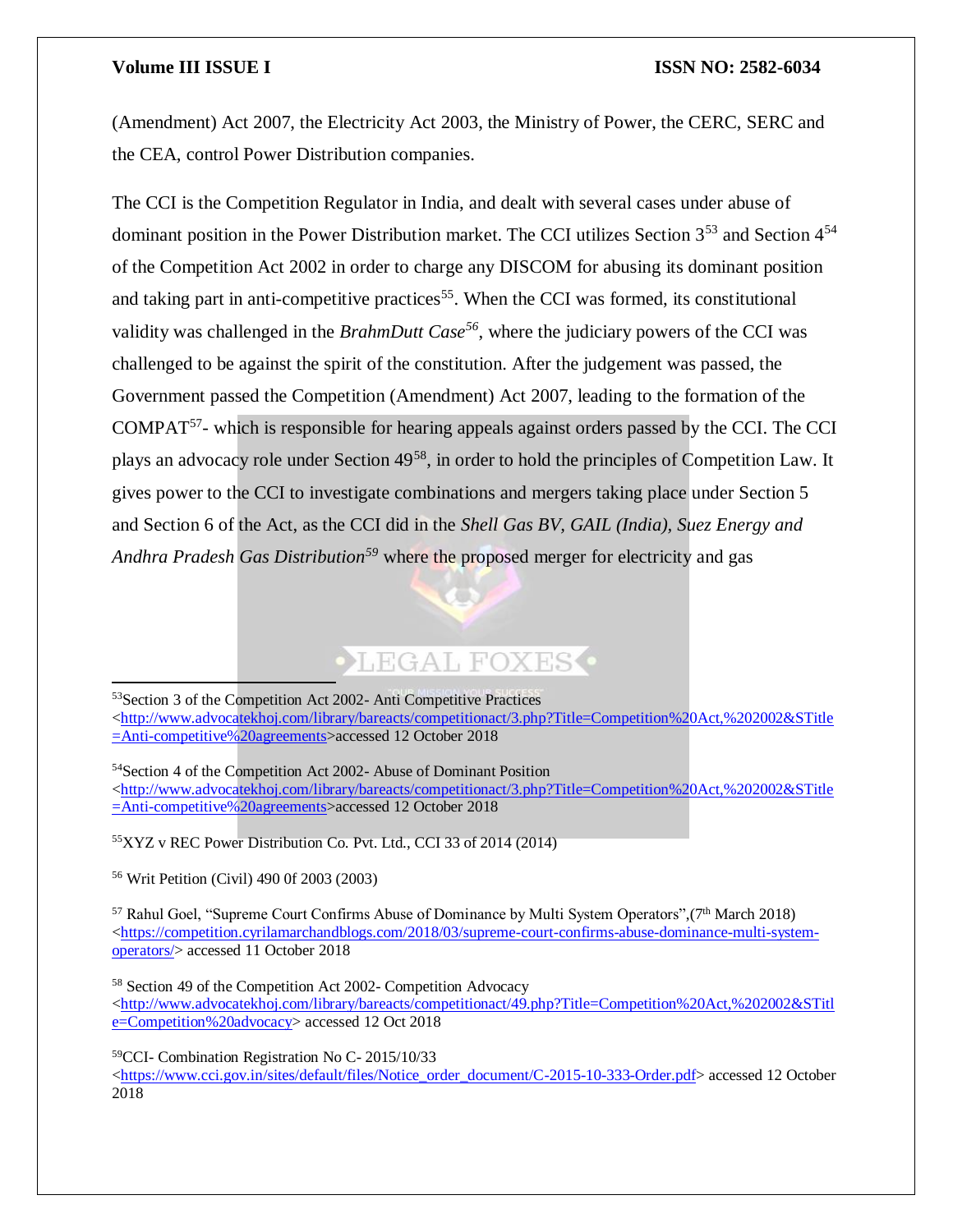$\overline{a}$ 

### **Volume III ISSUE I ISSN NO: 2582-6034**

distribution under Section  $6(2)^{60}$  was investigated by the CCI for dominant position in the market and passed the approval under Section 31(1) of the Competition Act.

The COMPAT which is the appellate tribunal for appealing against CCI orders has the authority to dismiss or uphold the CCI order. In the *BSES Case<sup>61</sup>*, the CCI had passed an order for abuse of dominant position under Section 4 of the Competition Act for exclusive dealing with their own meters instead of BSI standard meters. The COMPAT took up the appeal and upheld the decision of the CCI, staying the order of abuse of dominant position against BSES and the order for issuing only BSI approved meters.

The Electricity Act 2003 is the main statutory law in place to regulate the Power Distribution market. Section  $2(5)(a)^{62}$  covers the scope of Central Government involvement in the Electricity Sector, where it is involved only when it owns a distribution company or in matters related to Inter-State Transmissions and any national sources of energy which is utilized in the electricity sector. The Electricity Act 2003 helps in regulating the power distribution sector under Part VI of the Act which covers power distribution. Under Part VI, Section  $42^{63}$  covers the duties which all distribution companies have to follow in order to honor their license. The distribution sector in the power generation market requires licenses in order to operate which is granted under Section 14<sup>64</sup> of the Act. Section 45<sup>65</sup> gives PowerDistribution companies the power to recover charges

<sup>64</sup> Section 14 of the Electricity Act- Grant of License

<sup>60</sup> Section 6 of the Competition Act 2002- Regulations of Combinations

[<sup>&</sup>lt;http://www.advocatekhoj.com/library/bareacts/competitionact/6.php?Title=Competition%20Act,%202002&STitle](http://www.advocatekhoj.com/library/bareacts/competitionact/6.php?Title=Competition%20Act,%202002&STitle=Regulation%20of%20combinations) [=Regulation%20of%20combinations>](http://www.advocatekhoj.com/library/bareacts/competitionact/6.php?Title=Competition%20Act,%202002&STitle=Regulation%20of%20combinations) accessed 12 October 2018

<sup>61</sup>ET Bureau, "Power Companies Overcharging 90% of consumers: CCI", Economic Times (13th April 2010)  $\langle$ https://economictimes.indiatimes.com/industry/energy/power/power-companies-overcharging-90-of-consumers[cci/articleshow/5789951.cms>](https://economictimes.indiatimes.com/industry/energy/power/power-companies-overcharging-90-of-consumers-cci/articleshow/5789951.cms) accessed 10 October 2018

 $62$  Section 2(5)(a) of the Electricity Act 2003- Definitions [<http://www.advocatekhoj.com/library/bareacts/electricity/2.php?Title=Electricity%20Act,%202003&STitle=Defini](http://www.advocatekhoj.com/library/bareacts/electricity/2.php?Title=Electricity%20Act,%202003&STitle=Definitions) [tions>](http://www.advocatekhoj.com/library/bareacts/electricity/2.php?Title=Electricity%20Act,%202003&STitle=Definitions) accessed 12 October 2018

<sup>63</sup> Part VI, Section 42 of the Electricity Act 2003- Distribution of Electricity, Duties of distribution licensee and open access

[<sup>&</sup>lt;http://www.advocatekhoj.com/library/bareacts/electricity/42.php?Title=Electricity%20Act,%202003&STitle=Duti](http://www.advocatekhoj.com/library/bareacts/electricity/42.php?Title=Electricity%20Act,%202003&STitle=Duties%20of%20distribution%20licensee%20and%20open%20access) [es%20of%20distribution%20licensee%20and%20open%20access>](http://www.advocatekhoj.com/library/bareacts/electricity/42.php?Title=Electricity%20Act,%202003&STitle=Duties%20of%20distribution%20licensee%20and%20open%20access) accessed 12 October 2018

 $\langle$ http://www.advocatekhoj.com/library/bareacts/electricity/14.php?Title=Electricity%20Act,%202003&STitle=Gran [t%20of%20licence>](http://www.advocatekhoj.com/library/bareacts/electricity/14.php?Title=Electricity%20Act,%202003&STitle=Grant%20of%20licence) accessed 12 October 2018

<sup>65</sup> Section 45, Electricity Act 2003- Power to Recover charges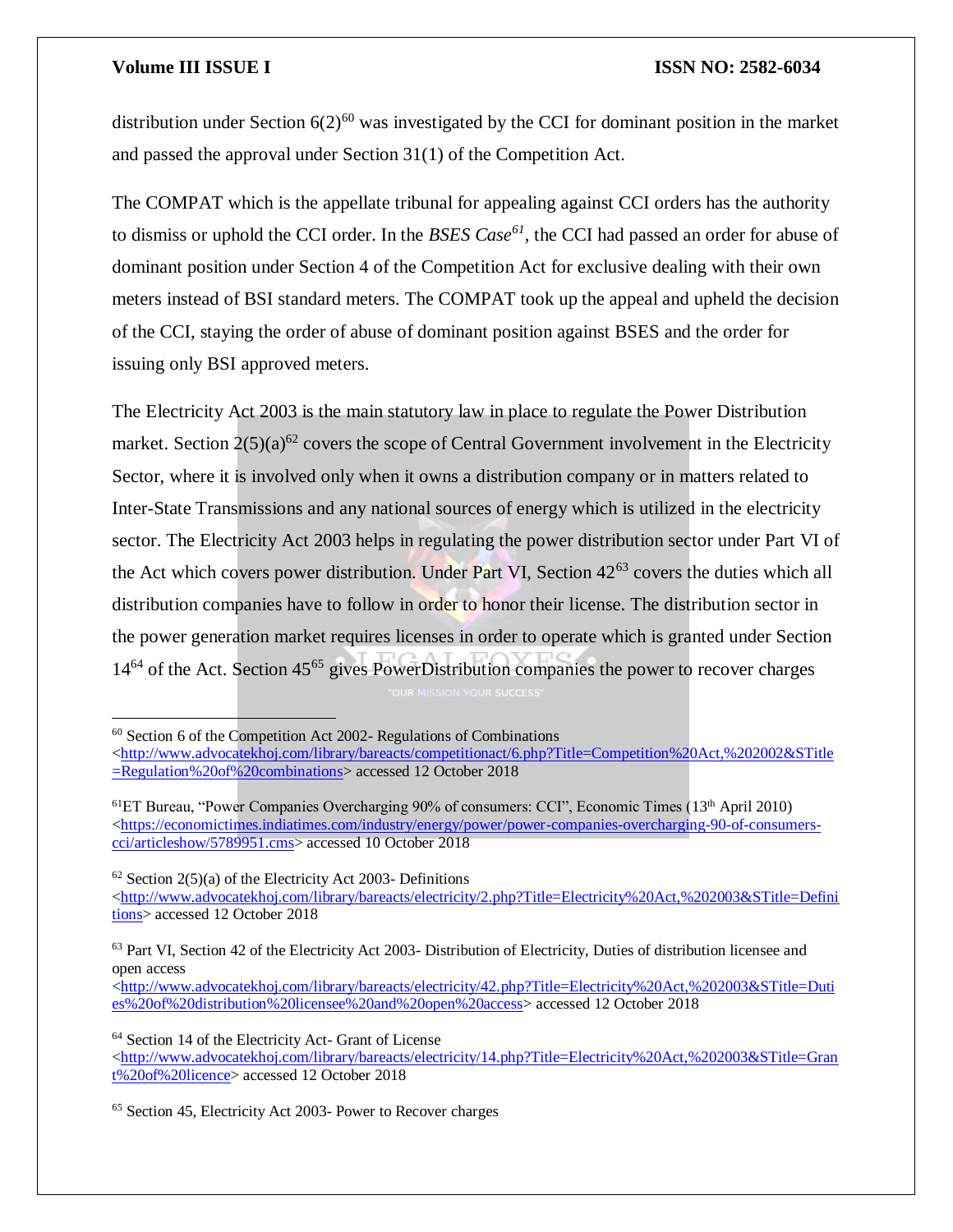from consumers in the form of tariffs which is fixed by the Central and State Regulatory boards under Section 61 Part VII<sup>66</sup> of the Act. Power Distribution companies also need to follow a uniform Electricity Supply Code under Section  $50^{67}$  which sets out the terms for recovery of charges, billing period and disconnection in case of non-payment. If any DISCOM is not performing up to standards laid out in Section 57<sup>68</sup>, it can have its license revoked. The most important provision comes under Section 60 of the Act, dealing with Abuse of dominant position in the market<sup>69</sup>.

The Electricity Act has also led to the formation of several independent regulatory bodies.

The Central Electricity Authority set up under Section  $70^{70}$  of the Act is responsible for setting up targets and strategies for the development of the electricity sector. It also advises the Central Government in the planning procedure under Section  $73<sup>71</sup>$ . The CEA also has the responsibility of determining standards, safety and conditions for the transmission, supply and distribution of electricity.



 $\overline{\phantom{a}}$ [<http://www.advocatekhoj.com/library/bareacts/electricity/45.php?Title=Electricity%20Act,%202003&STitle=Pow](http://www.advocatekhoj.com/library/bareacts/electricity/45.php?Title=Electricity%20Act,%202003&STitle=Power%20to%20recover%20charges) [er%20to%20recover%20charges>](http://www.advocatekhoj.com/library/bareacts/electricity/45.php?Title=Electricity%20Act,%202003&STitle=Power%20to%20recover%20charges) accessed 12 October 2018

<sup>66</sup> Section 61, Part VII, Electricity Act 2003, Tariff Regulations [<http://www.advocatekhoj.com/library/bareacts/electricity/61.php?Title=Electricity%20Act,%202003&STitle=Tarif](http://www.advocatekhoj.com/library/bareacts/electricity/61.php?Title=Electricity%20Act,%202003&STitle=Tariff%20regulations) [f%20regulations>](http://www.advocatekhoj.com/library/bareacts/electricity/61.php?Title=Electricity%20Act,%202003&STitle=Tariff%20regulations) accessed 12 October 2018

<sup>67</sup> The Electricity Supply Code- Section 50 Electricity Act 2003 [<http://www.advocatekhoj.com/library/bareacts/electricity/50.php?Title=Electricity%20Act,%202003&STitle=The](http://www.advocatekhoj.com/library/bareacts/electricity/50.php?Title=Electricity%20Act,%202003&STitle=The%20Electricity%20Supply%20Code) [%20Electricity%20Supply%20Code>](http://www.advocatekhoj.com/library/bareacts/electricity/50.php?Title=Electricity%20Act,%202003&STitle=The%20Electricity%20Supply%20Code) accessed 12 October 2018

<sup>68</sup>Section 57 Electricity Act 2003- Standards of Performance of licensee [<http://www.advocatekhoj.com/library/bareacts/electricity/57.php?Title=Electricity%20Act,%202003&STitle=Stan](http://www.advocatekhoj.com/library/bareacts/electricity/57.php?Title=Electricity%20Act,%202003&STitle=Standards%20of%20performance%20of%20licensee) [dards%20of%20performance%20of%20licensee>](http://www.advocatekhoj.com/library/bareacts/electricity/57.php?Title=Electricity%20Act,%202003&STitle=Standards%20of%20performance%20of%20licensee) accessed 12 October 2018

<sup>69</sup> Section 60 Electricity Act 2003- Market Domination [<http://www.advocatekhoj.com/library/bareacts/electricity/60.php?Title=Electricity%20Act,%202003&STitle=Mar](http://www.advocatekhoj.com/library/bareacts/electricity/60.php?Title=Electricity%20Act,%202003&STitle=Market%20domination) [ket%20domination>](http://www.advocatekhoj.com/library/bareacts/electricity/60.php?Title=Electricity%20Act,%202003&STitle=Market%20domination) accessed 12 October 2018

<sup>70</sup>Section 70- Central Electricity Authority, Electricity Act 2003 [<http://www.advocatekhoj.com/library/bareacts/electricity/70.php?Title=Electricity%20Act,%202003&STitle=Cons](http://www.advocatekhoj.com/library/bareacts/electricity/70.php?Title=Electricity%20Act,%202003&STitle=Constitution,%20etc.,%20of%20Central%20Electricity%20Authority) [titution,%20etc.,%20of%20Central%20Electricity%20Authority>](http://www.advocatekhoj.com/library/bareacts/electricity/70.php?Title=Electricity%20Act,%202003&STitle=Constitution,%20etc.,%20of%20Central%20Electricity%20Authority) accessed 12 October 2018

<sup>71</sup> Section 73-Functions and Duties of the Authority, Electricity Act 2003 [<http://www.advocatekhoj.com/library/bareacts/electricity/73.php?Title=Electricity%20Act,%202003&STitle=Func](http://www.advocatekhoj.com/library/bareacts/electricity/73.php?Title=Electricity%20Act,%202003&STitle=Functions%20and%20duties%20of%20Authority) [tions%20and%20duties%20of%20Authority>](http://www.advocatekhoj.com/library/bareacts/electricity/73.php?Title=Electricity%20Act,%202003&STitle=Functions%20and%20duties%20of%20Authority) accessed 12 October 2018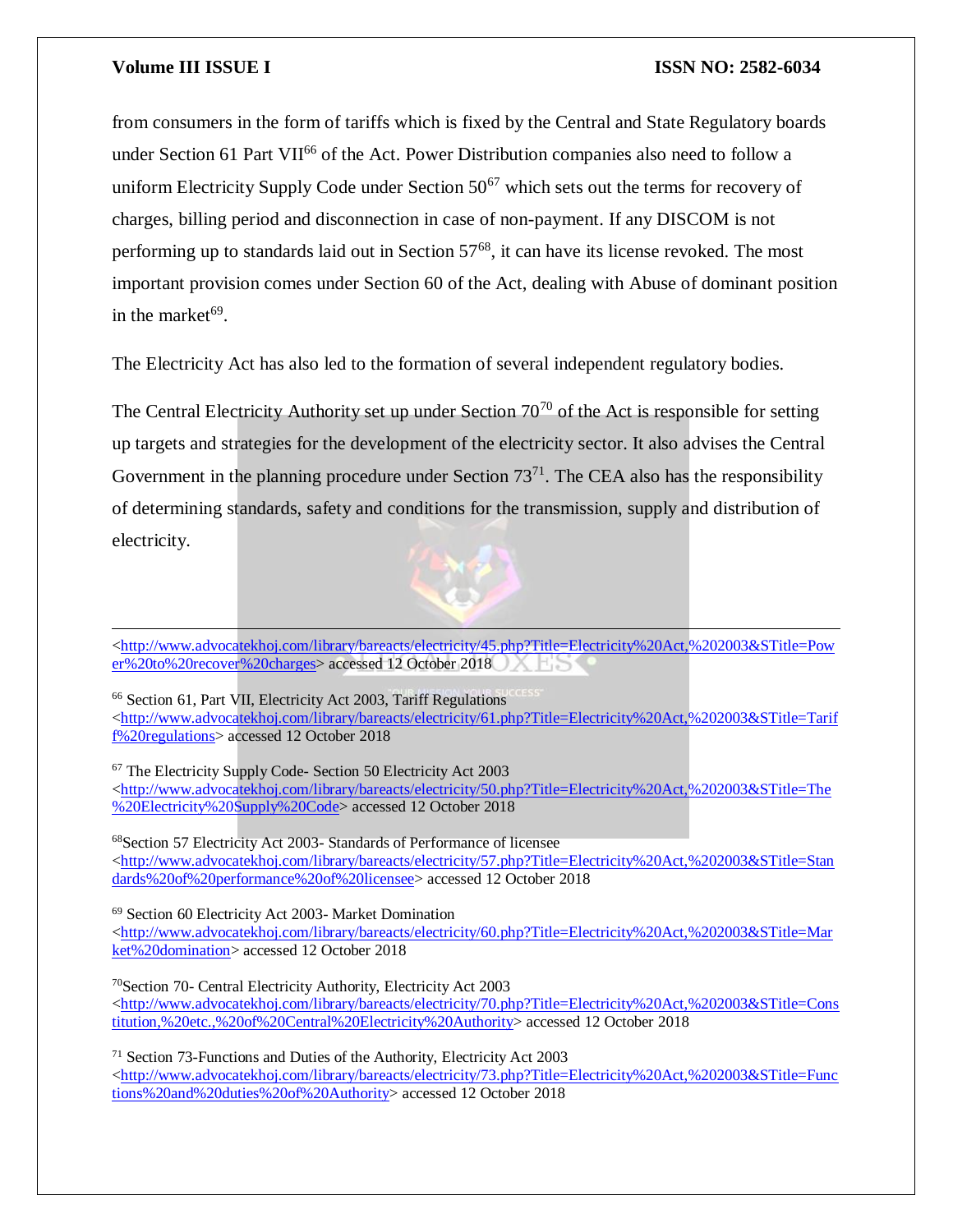The State Electricity Regulatory Commission formed under Section  $82^{72}$  of the Act came into force to replace the SEB's. Its purpose is to determine and regulate the tariff for intra-state distribution and the distributing licenses under Section 86<sup>73</sup> for intra-state distribution. The CERC and SERC have an advisory committee under Section  $80^{74}$  and Section  $87^{75}$  respectively which will be responsible for advising the respective governments and the authorities in matters related to Power Distribution.

The importance of regulatory laws was held in the recent *HPCL-Mittal Pipelines Ltd.v Gujarat Energy Transmission &Ors<sup>76</sup> .,* case where the defendant was accused of violating Section 4 of the Competition Act, Section 60 and Section 17 of the Electricity Act, by abusing its dominant position through exclusive contracts and anti-competitive practices. The CCI after thorough investigation under Section 26(1) of the Competition Act, charged the defendant for abuse of dominant position and gave a time period of 60 days to stop all anti-competitive activities.

# **3. Comparison between Indian Perspective and International Perspective on Power Distribution Companies**

The Indian Power Distribution sector has evolved, increasing the number of Private Sector Units. The Power Distribution Companies in India are formed on Private and Public Partnerships where Private owns 49% of a company and the public sector owns 51%. These changes came into effect after the Electricity Act 2003 which caused the unbundling of State Electricity Boards and

- <sup>73</sup>Section 86- Functions of the State Commission, Electricity Act, 2003 [<http://www.advocatekhoj.com/library/bareacts/electricity/86.php?Title=Electricity%20Act,%202003&STitle=Func](http://www.advocatekhoj.com/library/bareacts/electricity/86.php?Title=Electricity%20Act,%202003&STitle=Functions%20of%20State%20Commission) [tions%20of%20State%20Commission>](http://www.advocatekhoj.com/library/bareacts/electricity/86.php?Title=Electricity%20Act,%202003&STitle=Functions%20of%20State%20Commission) accessed 12 October 2018
- <sup>74</sup> Section 80- Central Advisory Committee, Electricity Act 2003 [<http://www.advocatekhoj.com/library/bareacts/electricity/80.php?Title=Electricity%20Act,%202003&STitle=Cent](http://www.advocatekhoj.com/library/bareacts/electricity/80.php?Title=Electricity%20Act,%202003&STitle=Central%20Advisory%20Committee) [ral%20Advisory%20Committee>](http://www.advocatekhoj.com/library/bareacts/electricity/80.php?Title=Electricity%20Act,%202003&STitle=Central%20Advisory%20Committee) accessed 12 October 2018

<sup>75</sup> Section 87- State Advisory Committee, Electricity Act 2003 [<http://www.advocatekhoj.com/library/bareacts/electricity/87.php?Title=Electricity%20Act,%202003&STitle=State](http://www.advocatekhoj.com/library/bareacts/electricity/87.php?Title=Electricity%20Act,%202003&STitle=State%20Advisory%20Committee) [%20Advisory%20Committee>](http://www.advocatekhoj.com/library/bareacts/electricity/87.php?Title=Electricity%20Act,%202003&STitle=State%20Advisory%20Committee) accessed 12 October 2018

<sup>76</sup> CCI Case No 39 of 2017 (2017)

 $\overline{a}$ 

<sup>72</sup> Section 82- Constitution of State Commission, Electricity Act 2003 [<http://www.advocatekhoj.com/library/bareacts/electricity/82.php?Title=Electricity%20Act,%202003&STitle=Cons](http://www.advocatekhoj.com/library/bareacts/electricity/82.php?Title=Electricity%20Act,%202003&STitle=Constitution%20of%20State%20Commission) [titution%20of%20State%20Commission>](http://www.advocatekhoj.com/library/bareacts/electricity/82.php?Title=Electricity%20Act,%202003&STitle=Constitution%20of%20State%20Commission) accessed 12 October 2018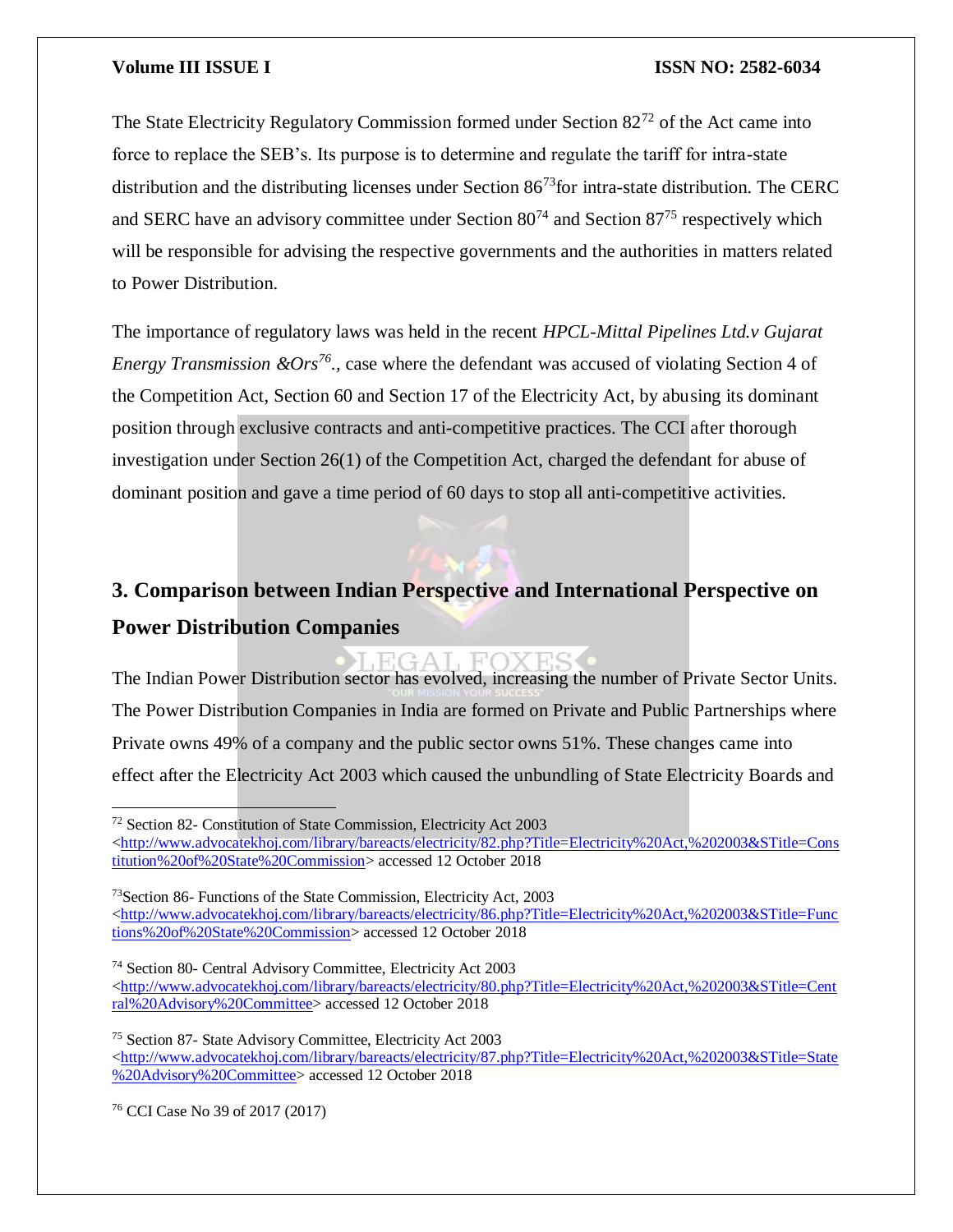encouraged Private investments. The main issue with Indian Power Distribution companies is the lack of differentiation between distributor and retail suppliers, which creates dominant positions in the market, affecting the customers in return. To address these issues the Government introduced the UDAY scheme to encourage private investments and proposed the Electricity Act (Amendment) Bill 2018 to bring several changes to the structure and functioning of the act in order to make distributors more accountable and create clear jurisdictions for the CCI and regulatory authorities.

In the United Kingdom the Power Sector is privatized and a clear distinction exists between distribution and retail suppliers which is established via the separate licensing system<sup>77</sup>. Through this system only licensed distributors supply power to their respective locations, where the consumers have the flexibility to choose their preferred licensed supplier. This system creates a distribution system where consumers have the freedom to choose their own supplier.

In USA, a clear movement towards the Chicago school of thought has led to the practice of deregulation<sup>78</sup> in the Power Distribution market. This provides open and free access to consumers to all sorts of power distribution options available, preventing any emergence of monopoly or dominant position in the market.

LEGAL FOXES<sup>.</sup>

In Bulgaria<sup>79</sup>the three dominant power distribution companies namely- CEZ Distribution Bulgaria AD, EVN Bulgaria Electricity Distribution EAD and Energo-pro Nets AD, were accused of abusing their dominant position by over-charging and setting a very high tariff rate for their low voltage supply sectors. This led to an investigation by the Competition Protection Commission which found evidence for abuse of dominant position and charged the dominant companies under Section 102 of the TFEU.

 $\overline{\phantom{a}}$ 

 $79$ ElenoraMateina, "Bulgaria- Energy Companies Fined for Abuse of Dominance on the Liberalized Electricity Market", Kluiwer Competition Law Blog (15<sup>th</sup> January 2018)  $\langle$ http://competitionlawblog.kluwercompetitionlaw.com/2018/01/15/bulgaria-energy-companies-fined-abuse[dominance-liberalized-electricity-market/](http://competitionlawblog.kluwercompetitionlaw.com/2018/01/15/bulgaria-energy-companies-fined-abuse-dominance-liberalized-electricity-market/)>accessed 11 October 2018

<sup>77</sup> Licenses- Ofgem

[<sup>&</sup>lt;https://www.ofgem.gov.uk/licences-industry-codes-and-standards/licences>](https://www.ofgem.gov.uk/licences-industry-codes-and-standards/licences) accessed 11 October 2018

<sup>78</sup> "Energy Deregulation in the United States and Canada" [<https://business.directenergy.com/what-is-deregulation>](https://business.directenergy.com/what-is-deregulation) accessed 11 October 2018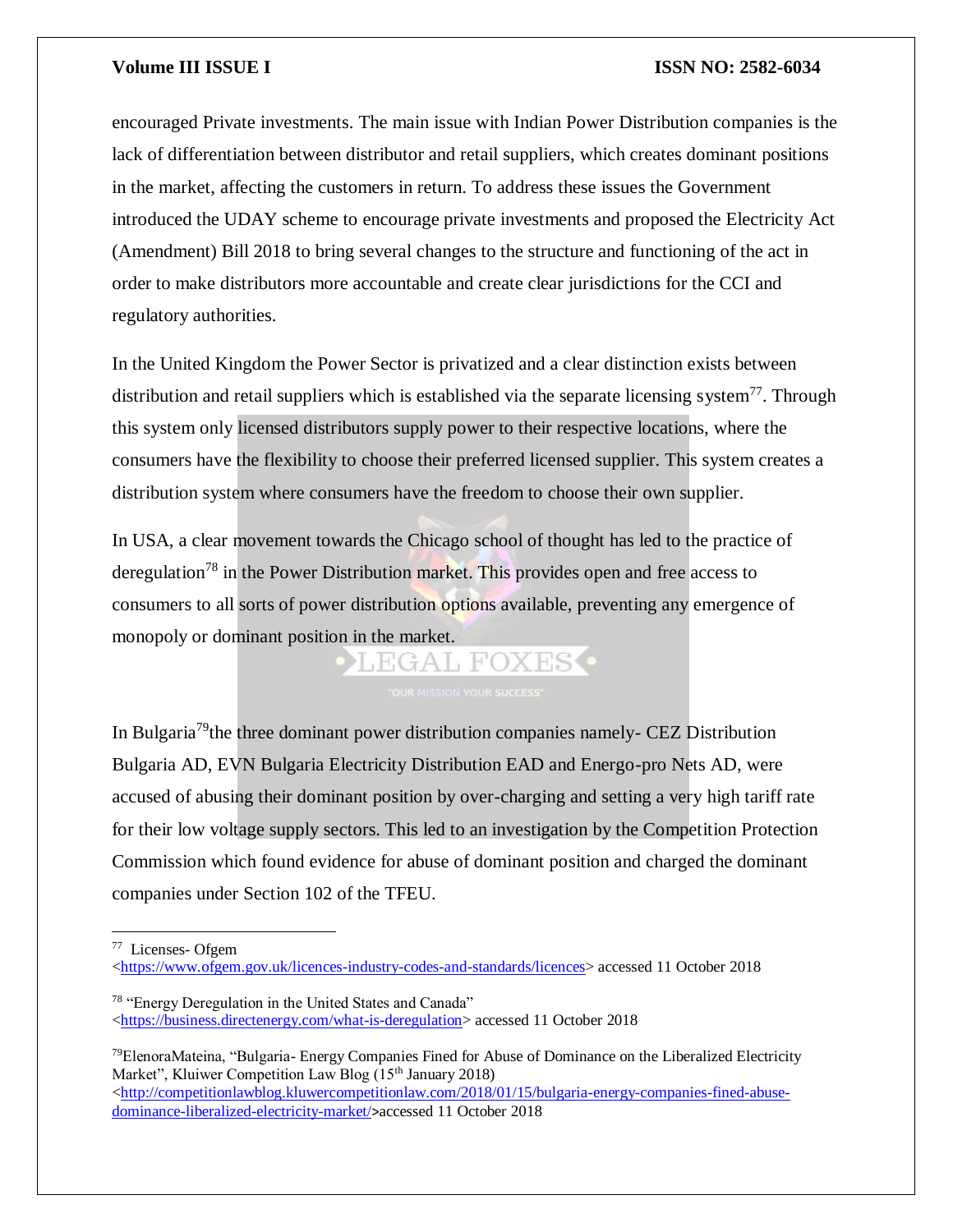## **4. Conclusion**

The Indian Power Distribution market is evolving towards efficient power supply. An increase in renewable sources of energy and the introduction of smart meters are some of the most significant changes proposed. There are still issues to address in order to encourage competition and investment in the Power Sector namely:

1. Setting a clear distinction between the jurisdiction of the CCI and the Regulatory Bodies. This issue was raised in the *Anand Prakash Agarwal v Dakshin Haryana BijliVitran*, where the CCI's ruling was overruled by the COMPAT on the basis of CCI not having the jurisdiction for dealing with cases related to tariffs

2. Fulfillment of Rural Electrification Program which attracts investment from the private sector and foreign investments in order to improve competition.

3. A clear differentiation between Distributors and Suppliers in order to prevent monopolization and give the consumers the option of choosing their own power supplier

4. Proper planning for Power distribution to generate and distribute power according to demand and prevent surplus generation of power.

5. A plan of action to shift focus towards Green Energy that will reduce reliance on Non-Renewable Sources of energy.

6. Develop a proper payment structure to clear debts and ensure consumers pay bills on time.

7. A fine balance between privatization and government owned DISCOMs

## **5. References**

## **Articles**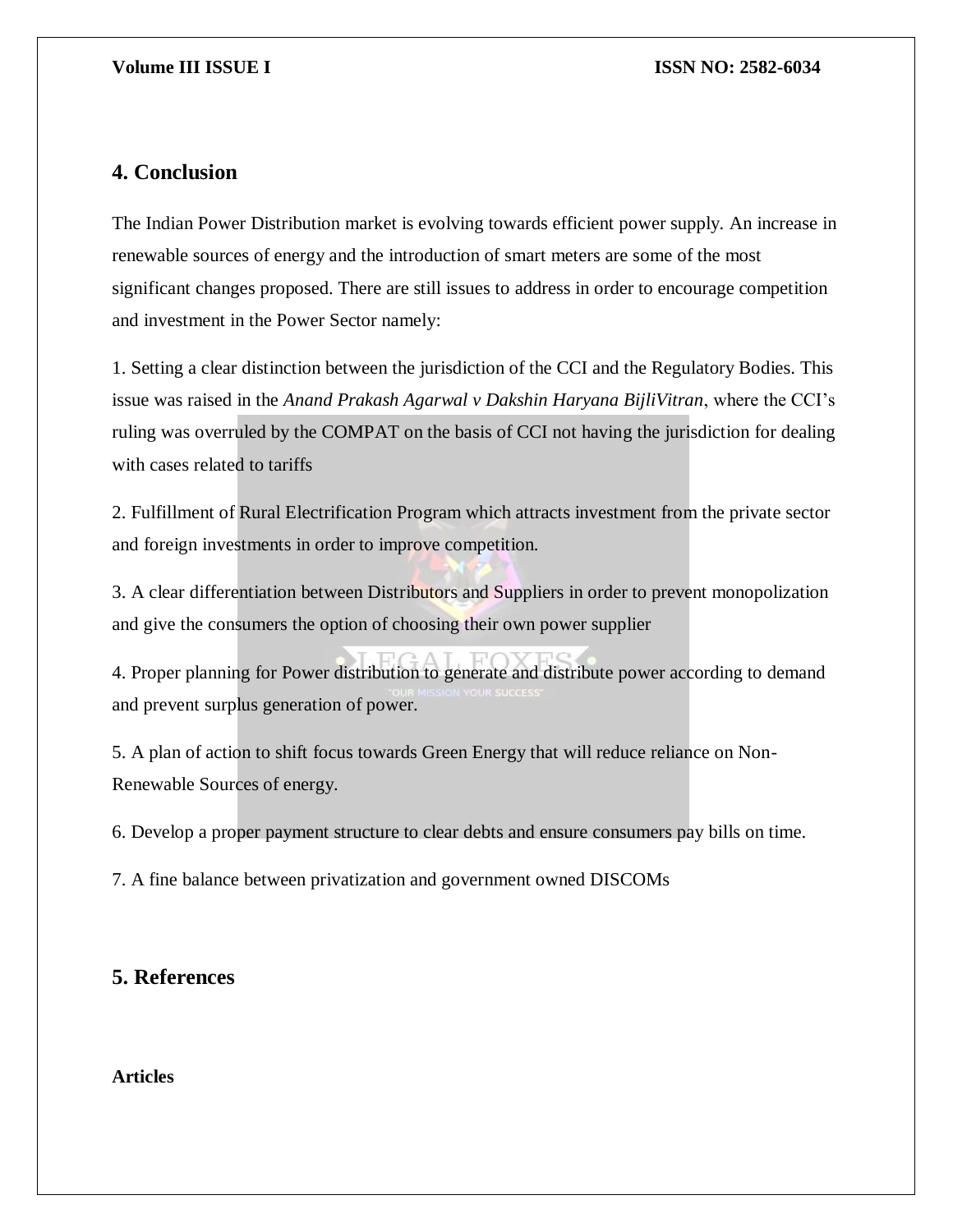1. AjaiNirula, *"India's Power Distribution Sector: An assessment of financial and operational sustainability",* 

Brooking.Edu - https://www.brookings.edu/research/indias-power-sector-distribution/

2. David Fickling, *"India's Power Market is booming. But it's bad for business",*

The Print- https://theprint.in/economy/indias-power-market-is-booming-but-its-bad-forbusiness/394232/

3. ET Energy World, *"Energy News"*

https://energy.economictimes.indiatimes.com/news/power/five-trends-that-will-dominate-indianpower-sector-in-2021/80408633

4. IBEF, *"Power Sector in India"*

https://www.ibef.org/industry/power-sectorindia.aspx#:~:text=7.36%2FkWh%20(US%2010%20cents,47.65%20billion%20kWh%20per%2 0year.

LEGAL FOXES .

## **Journals**

1. MrinalMadhav, Shivika Mehta, *"Case of Reforms in the Indian Power Distribution Sector: A Move towards eradicating Energy Poverty",*

Osti.gov- https://www.osti.gov/etdeweb/servlets/purl/21390277

2. Vibhuti Garg, "*India's Power Distribution Sector Needs Further Reform"*,

IEEFA.org- https://ieefa.org/wp-content/uploads/2020/03/Indias-Power-Distribution-Sector-Needs-Further-Reform\_March-2020.pdf

## **Reports**